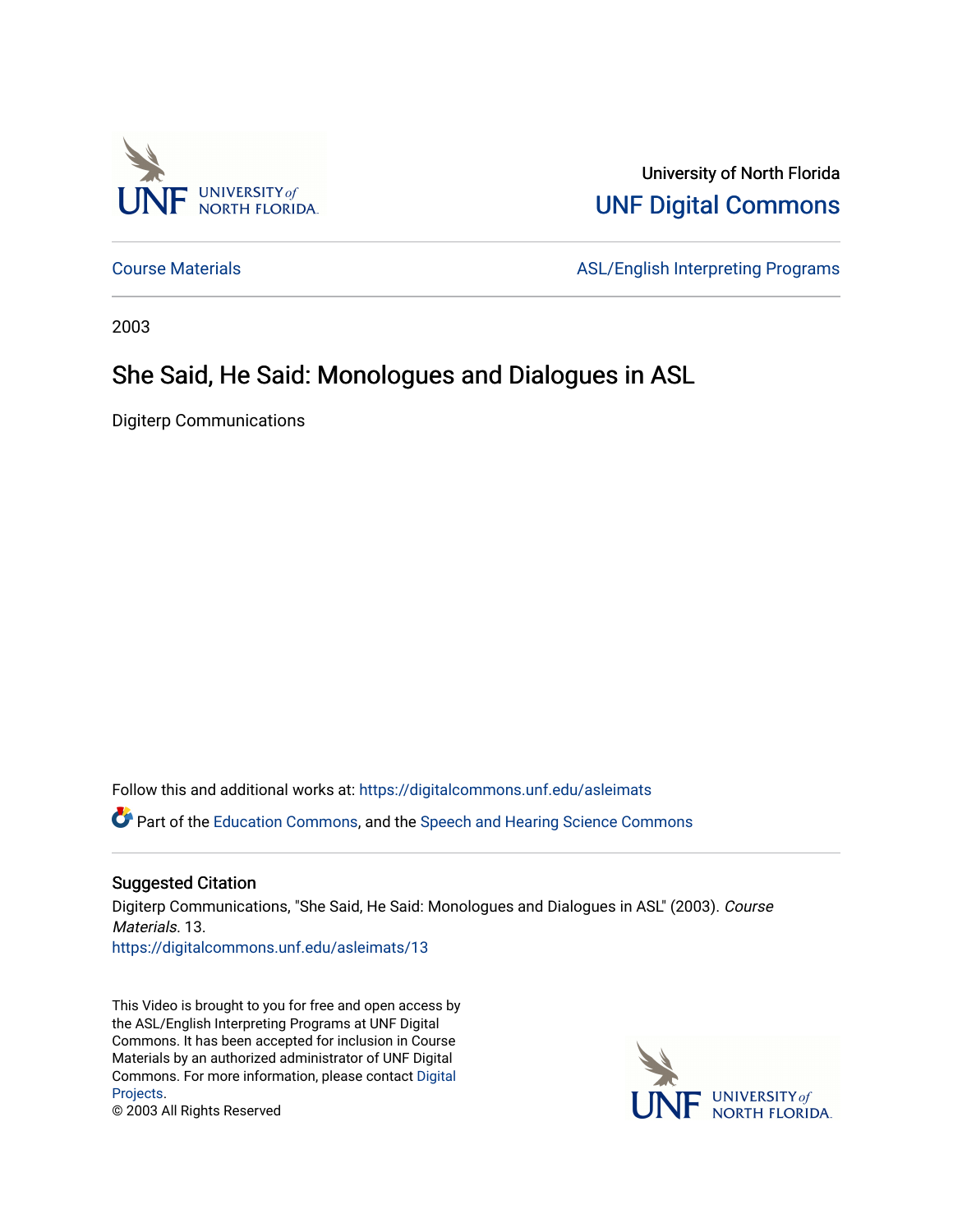

### **License Information:**

The contents of this CD were developed under a grant from the Minnesota Department of Children, Families, and Learning and with support from the NE Minnesota Region III Low Incidence Project. However, those contents do not necessarily represent the policy of the Department of Children, Families, and Learning , and you should not assume endorsement by the Minnesota State Government. Because it is a state funded project, it has an open copyright and maybe transferred to the hard drive of as many computers as wished. It is also allowable to burn your own CDs, provided they are not used for making a profit. When duplicating this resource, take care to give credit to those who created and produced this project.

[Click Here to Begin](#page-2-0)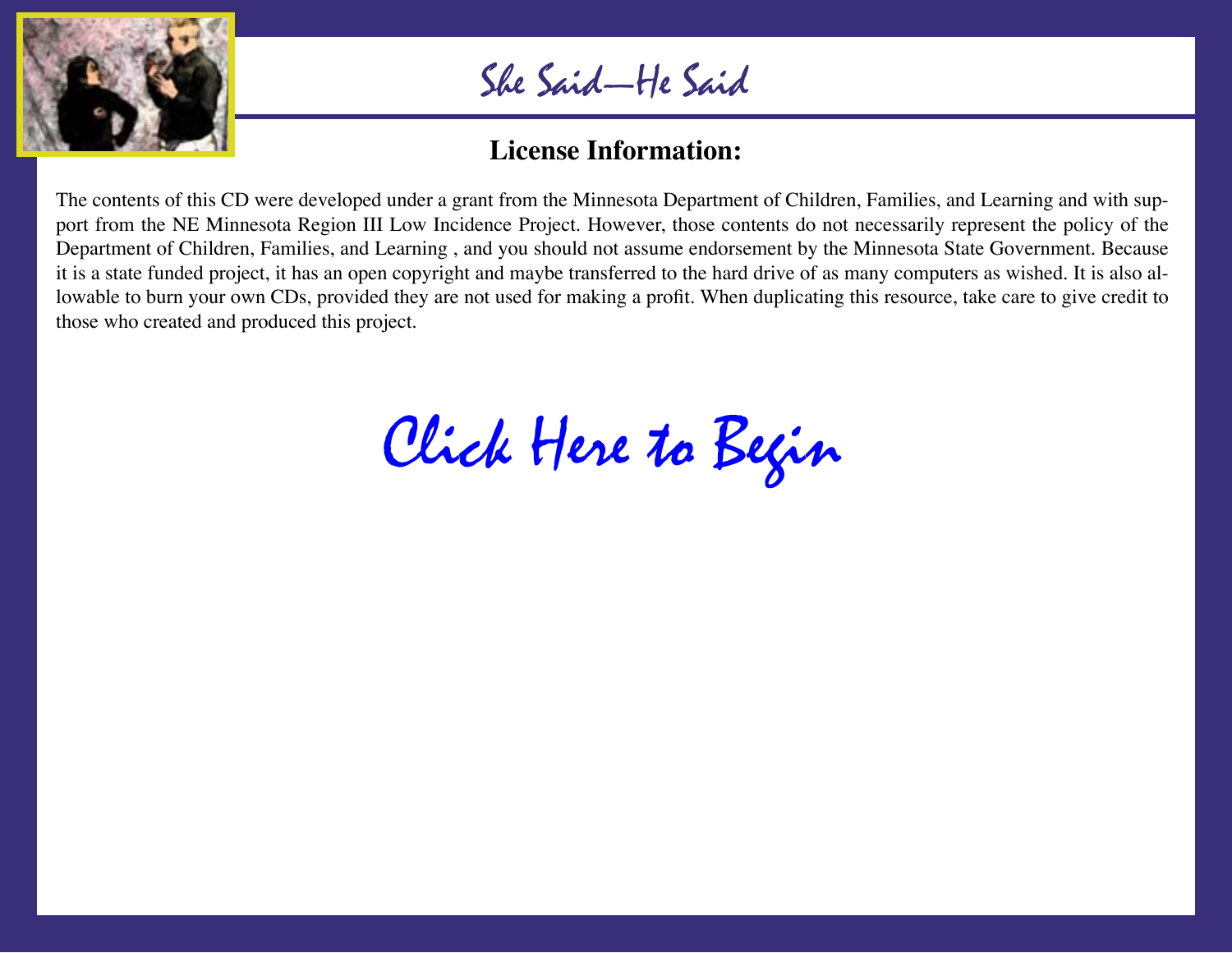# <span id="page-2-0"></span>She Said—He Said Monologues and Dialogues in ASL with Ketsi Carlson and Joshua Hottle

#### **Created by** Digiterp Communications

with funding and support from **NE Minnesota Region III Low Incidence Project** and the **Minnesota Department of Children, Families, and Learning May 2003**

**Distributed in Collaboration with the**

*Region V RSA Project at the* COLLEGE OF ST. CATHERINE *in partnership with* **SLICES, LLC.**

*Click anywhere on the page to go on to the Table of Contents.*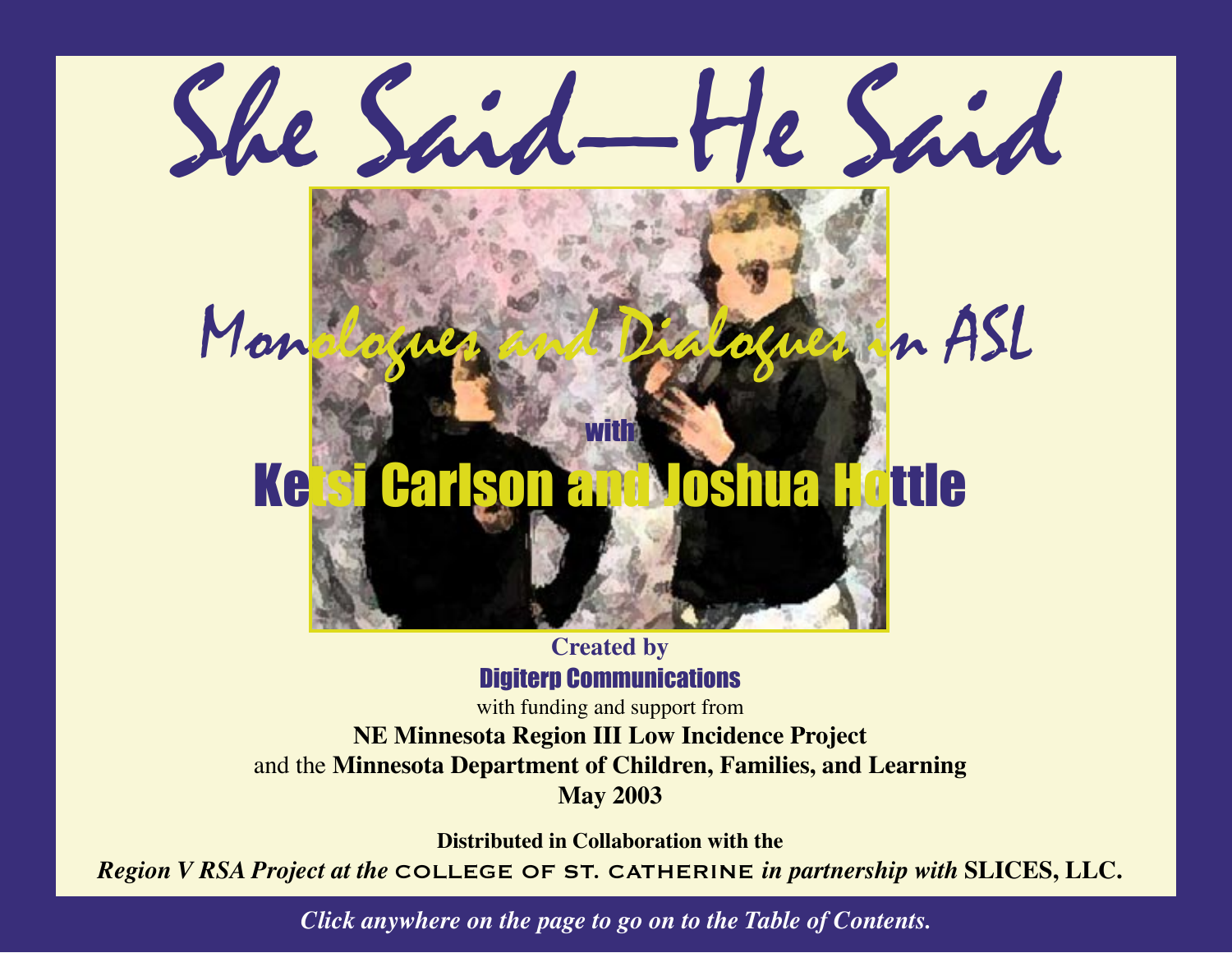

# Table of Contents

- 4 Using this CD-ROM
- 5 Overview of the Project
- 6 Suggestions for Working with these Texts
- 8 Meet the Signers
- **9 Monologues with Ketsi** (*She Said*)
- 10 **Monologues with Joshua** (He Said)
- **12** Dialogues with Ketsi and Joshua (She Said-He Said)
- 17 Written Outlines of Texts
- 33 Credits for this Project

# Navigating the CD

You can move through the information on this CD in a variety of ways:

- $\mathcal V$  Click on the title of any of these pages to go to that page.
- $\%$  Open Bookmarks by clicking HERE or on the tab in the upper left corner of this window. Use those links to navigate.
- $\mathcal V$  Click on **Blue Links** on the rest of the pages to take you to specified locations.
- $\mathcal V$  Click on the arrows at the bottom of the page to go forward or backward.
- $\mathcal V$  Use the arrows on the toolbar at the top of the page.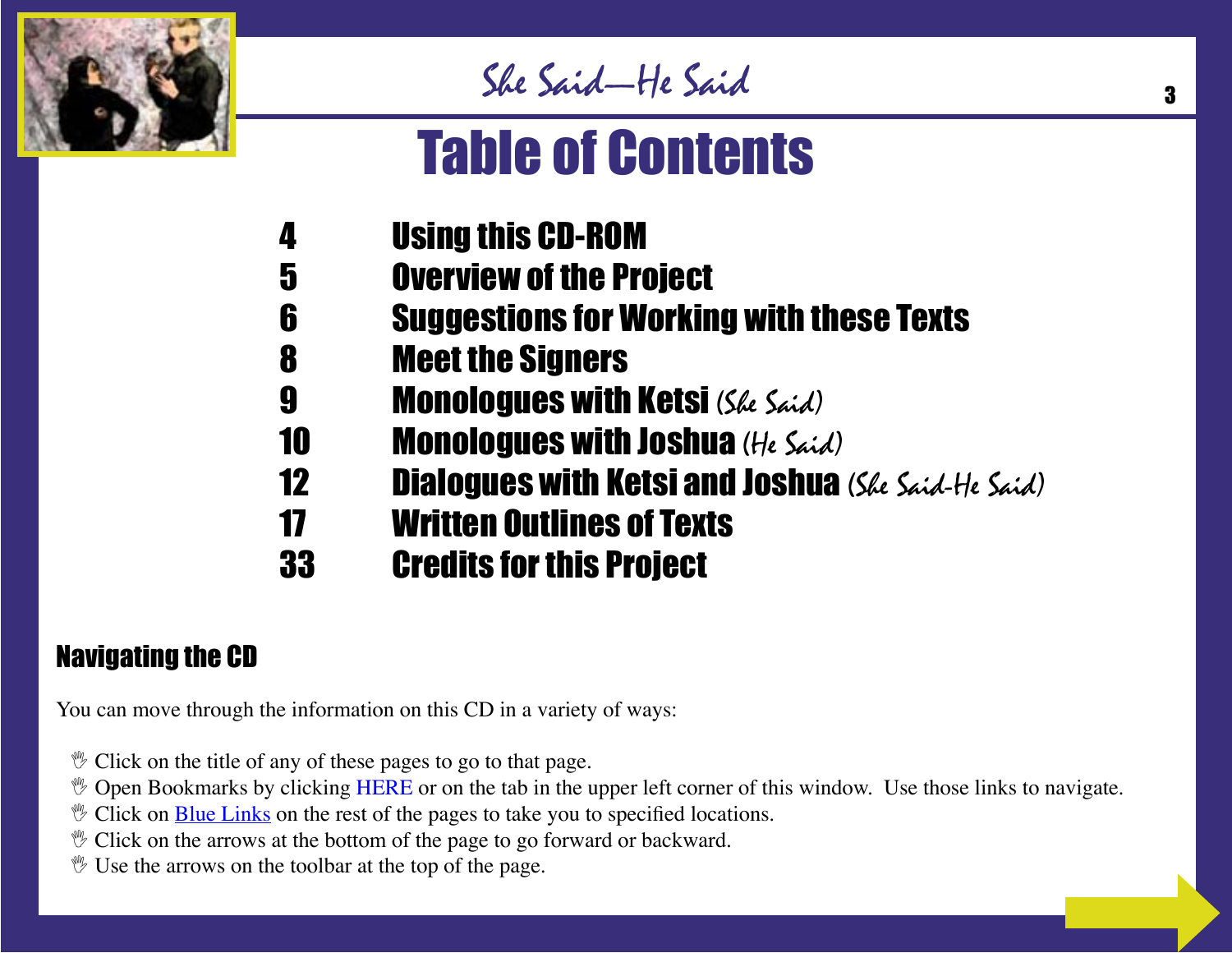

# Using this CD-ROM

#### Software Installation

**If videos do not work, see** *Begin* **file on the CD. Or click here to go [to the Apple website for downloading QuickTime. You need Quick-](http://www.apple.com/quicktime/download/)Time 5 or higher.** (Mac OS X also needs Acrobat Reader 5.1 for floating windows to work.)

#### Video Instructions

Click on the **Title** to see movie. Click on **Max** to play a larger version of the same video file. QT opens movie in QuickTime player. This allows you to see the time code as the video plays. You can also adjust the size of the window by dragging the lower right corner to make it the size you would like.

#### *Shortcut Keys:*

- The*"esc"* button in upper right of keyboard closes movie early.
- **Press Space Bar for Pause/Play.**
- $\mathcal{L}$  Right arrow  $(\rightarrow)$  on keyboard allows you to play video in slow motion. (Mac: Hold button down. Windows users need to repeatedly tap the key tomove from frame to frame.)
- Click on Control Bar at the bottom of the Movie Window to move to different locations in the video. (Click here to move to the midpoint of the movie.) $\bullet$



This information is on the left hand side of all pages with video links.

#### **Printing**

To print pages, select the page range which you want in your print dialogue box and set your printer to landscape perspective. Some of the page will be beyond your printer's margin. The information in the margin is only useful for navigation on the computer--not necessary for off screen reading.

#### Troubleshooting

#### *Movies do not work and I have QuickTime 5.*

If you have Windows 98, you may need to upgrade to QuickTime 6, available from [http://www.apple.com/quicktime/download](http://www.apple.com/quicktime/download/)

#### Max *link is no different from clicking on the title.*

The video files all have a resolution of 480 x 360. By selecting Max, it will play that file in the largest multiple of this which fits on your screen. If your monitor is set at 800 x 600, you will not be able to play the larger version. If your monitor is set at 1024 x 768, it will play the movie full screen. See your computer's control panel or system preferences to adjust your monitor's resolution.

#### *Mac OS X: Title and* Max *links do not work.*

Acrobat Reader 5.0 did not support playing movies in floating windows. Acrobat Reader 5.1 fixed this problem. Go to *Begin* file on the CD for a link to download this free program.

#### *When I play the large version of the movie, it is not smooth.*

Playing the larger version of the movie requires more processing speed and video memory. Try it on a different computer, or use the smaller movie by clicking on the title.

For updated support, visit: *[www.digiterp.com/support.html](http://www.digiterp.com/support.html)*

#### Click Back Arrow in toolbar if you wish to return to another page or use the Bookmarks.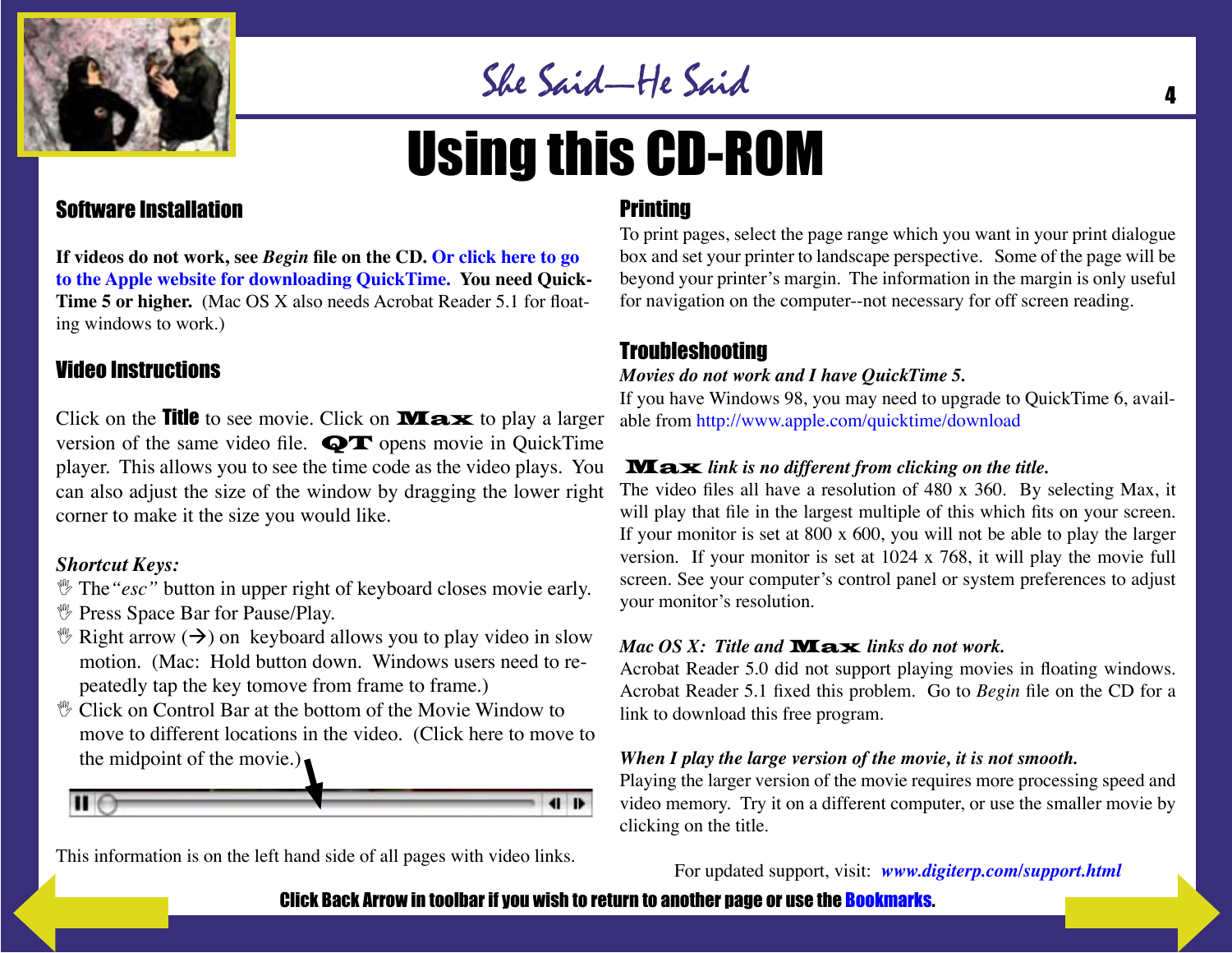

# Overview of this Project

This project is created with an understanding that most of our life is spent, not listening to or delivering monologues, but in dialogue with other people (and in listening to the conversations of others.) In my experience monologues, but in dialogue with other people (and in listening to the conversations of others.) In my experience as an interpreter in a Middle School setting, what was clear to me was that, from a student perspective, the most important thing going on in a classroom was not the teacher's lecture, but the conversation happening between two students in the corner. That it was the dialogue between students which helped form the relationships which students valued. This CD offers an opportunity to see how conversation happens between two Deaf people who know each other well and to reflect on how what we see can be used in our interpretations for spoken English conversations.

Given that a conversation with people we don't know can be a challenging one to understand, this project makes use of digital technology to make your efforts more fruitful. First of all, monologues are offered for each signer to get a sense of their signing styles. As well, each video is presented in two speeds--actual speed and 3/4 speed. This way, you can watch the text at normal speed to see what you can catch--and then watch it in slower speed to see if you are able to catch even more. Additionally, there are outlines for each of the texts which you can go to for further support in your analysis and interpretation.

Special thanks to Ketsi Carlson and Joshua Hottle for serving as language models. You will meet them on page 7, but their willingness to be filmed and creativity in coming up with topics to talk about help to make this CD both entertaining and informative. I hope that their monologues and dialogues can lead to new understandings and new ideas about language and interpretation.

*Doug Bowen-Bailey*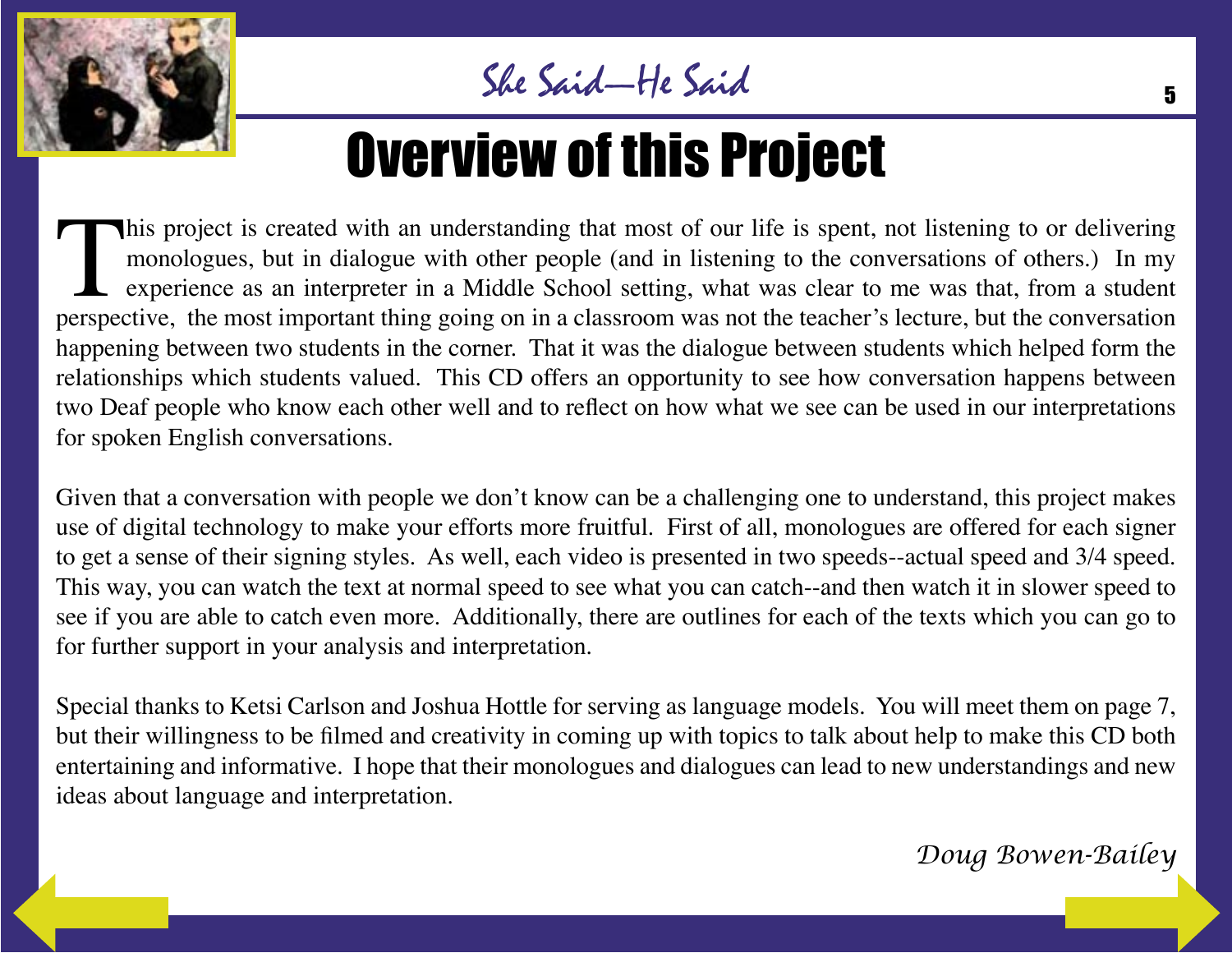

# Suggestions for Working with these Texts

#### 1. Watch texts for language use and comprehension.

In the monologues and dialogues, Ketsi and Joshua talk about many varied topics. Particularly, in the dialogues, it can be a challenge to understand some of what is being said. Use the 3/4 speed video to allow you to see more--and use the outlines for texts to help you in your analysis and comprehension.

#### 2. Watch texts for discourse features.

Because the dialogues include interaction between signers, you can watch the texts for what features you see both with the person who is actively signing, and the person who is giving feedback. Notice how the signers sometimes overlap in what they say. Think about the challenges for interpreting interaction, and how some of these features might be included in interpretations of two hearing people in conversation.

#### 3. Practice interpretations and analyze them for equivalence.

- 1. Select a source text—initially one of the monologues *(Because of the interactive nature of the dialogues, doing this process with those texts may be more challenging.)*
- 2. Create and videotape (or audiotape) an interpretation/translation of the text. (This process can happen consecutively, simultaneously, or a as a process of translation, depending on your skill level and area of focus. For a more detailed explanation of this type of "Scaffolded Approach," download the free study packet for the **Life in Parallel** CD at http://www.digiterp.com/parallel.html.)
- 3. View/listen to your interpretation. (Be sure that you cannot see the source text.)
- 4. Create an outline/map of your interpretation. (See sample next page for outlining techniques.)
- 5. If necessary, watch interpretation again to complete outline or map.
- 6. View/listen to source text.
- 7. Create outline/map of that text. (Don't begin outlining until the entire text is complete.)
- 8. If necessary, watch video again to complete outline or map. (At this point, use the outline of the text from CD for support if necessary.)
- 9. Write outlines/draw maps side by side to facilitate analysis.
- 10. Do analysis of equivalence of interpretation with source text. Begin with these questions in mind:
	- a. Is the meaning of the target language the same as that of the source language?
	- b. Is the message clearly understood by the audience for whom the message was intended?
	- c. Is the form natural?

*(In assessing, it is important to look for patterns rather than one-time occurrences.)*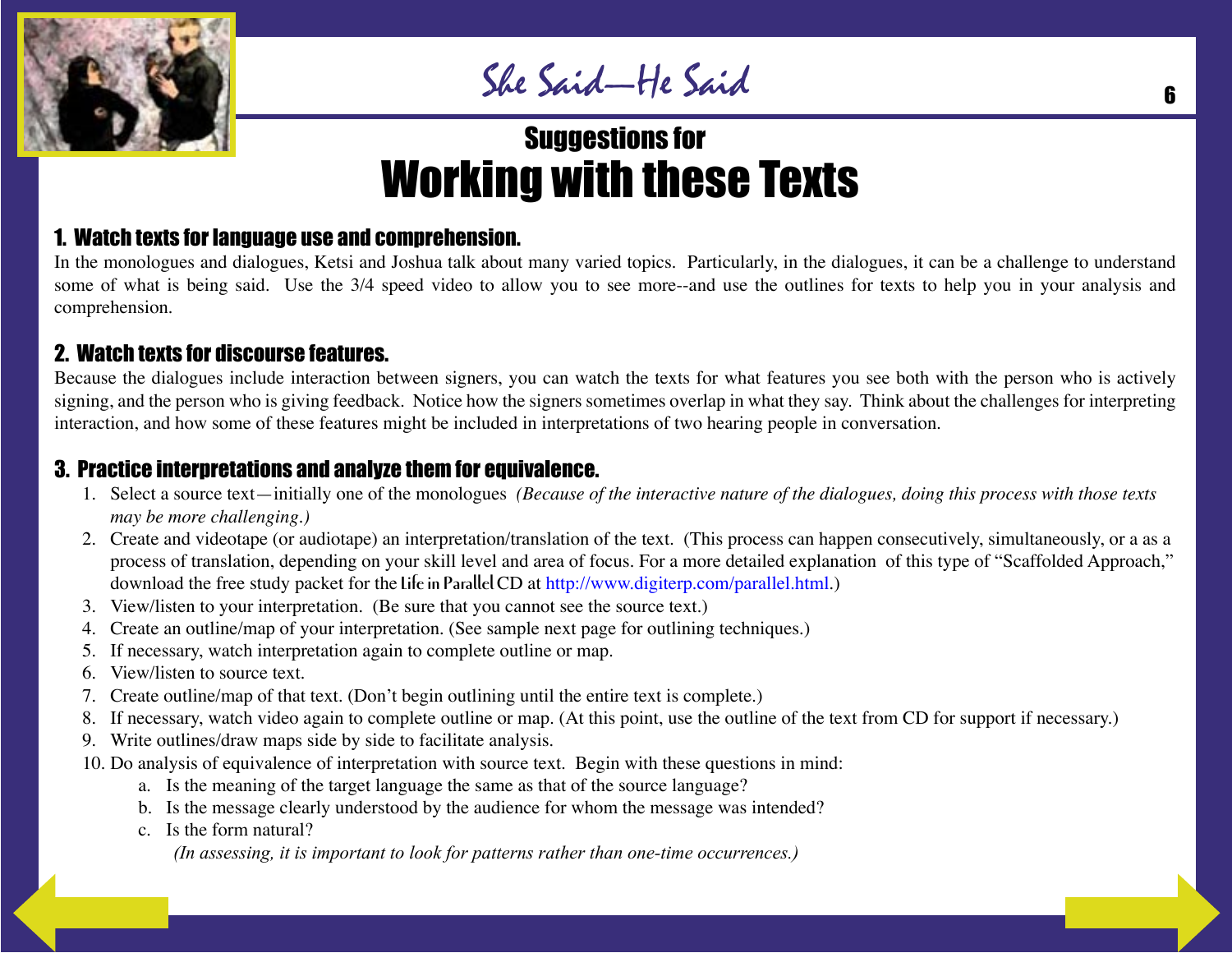

# Working with these Texts (continued)

The outline to the right is by no means the only way that text could be outlined or mapped. However, it does represent a way in which the main points and supporting details can be organized to show their relationship. The main points begin further to the left on the outline and the details are nested to the right underneath the points which they support. This is an attempt to focus more on the content of the text than on its form. That is, it focuses on meaning, rather than on what individual signs were used.

With an outline of an interpretation done in a similar manner, then they can be compared and contrasted to see how equivalent the interpretation really is. In doing these outlines, you can also make notes and comments about the text or interpretation. In some of the outlines, I wasn't able to tell what was being said. You will see editor's notes which reflect my lack of clarity. Similarly, you can make notes in outlines for interpretations if there are sections that are unclear.

These directions were developed for an Indepdent Study Packet in connection with the CD "**Life in Parallel**." Fore more direction, and updated suppport on this prcoess, s[ee www.digiterp.com/parallel.html f](http://www.digiterp.com/parallel.html)or more information. The process itself draws heavily on ideas and work described in two articles:

Ross, L. and Criner, S., "Equivalence Assessments: Bridging the Gap Between Theory and Practice," in Swabey, ed. (2002) *New Designs in Interpreter Education.* Conference of Interpreter Trainer[s. http://www.cit-asl.org/store.htm](http://www.cit-asl.org/store.htm)

Winston, E.A. and Monikowski, C., "Discourse Mapping: Developing Textual Coherence Skills," in Interpreters," in Roy, ed. (2000) *Innovative Practices for Teaching Sign Language Interpreters.* Washington, DC: Gallaudet University Press. <http://gupress.gallaudet.edu/IPTSLI.html>

#### *Doug Bowen-Bailey*

#### A Sample Outline for **Saying the Pledge**

- Back in  $5<sup>th</sup>$  Grade
	- o Start school
	- $\circ$  8:00 am
	- o Bell rings
- Students pile into classroom
	- o Take off their Jackets
- Beginning Routine
	- o Everyday
- Lineup with Boy leading
	- o By the flag
	- o Singing
		- Cover my heart
	- o I didn't know what was sung
		- $\blacksquare$  I wondered what it was about
	- o Interpreter arrived after that
- Time went along
	- o Got used to routine
- One Day
	- o I was picked
	- o Leader with flag
	- o All the kids covered their hearts
		- $\blacksquare$  I didn't know what to do
	- o Interpreter showed up
		- I copied from her
		- Wanted to memorize it
			- Kept learning it until I did
	- o Next time call on me
		- $\blacksquare$  I was ready to sign it
		- Something I still remember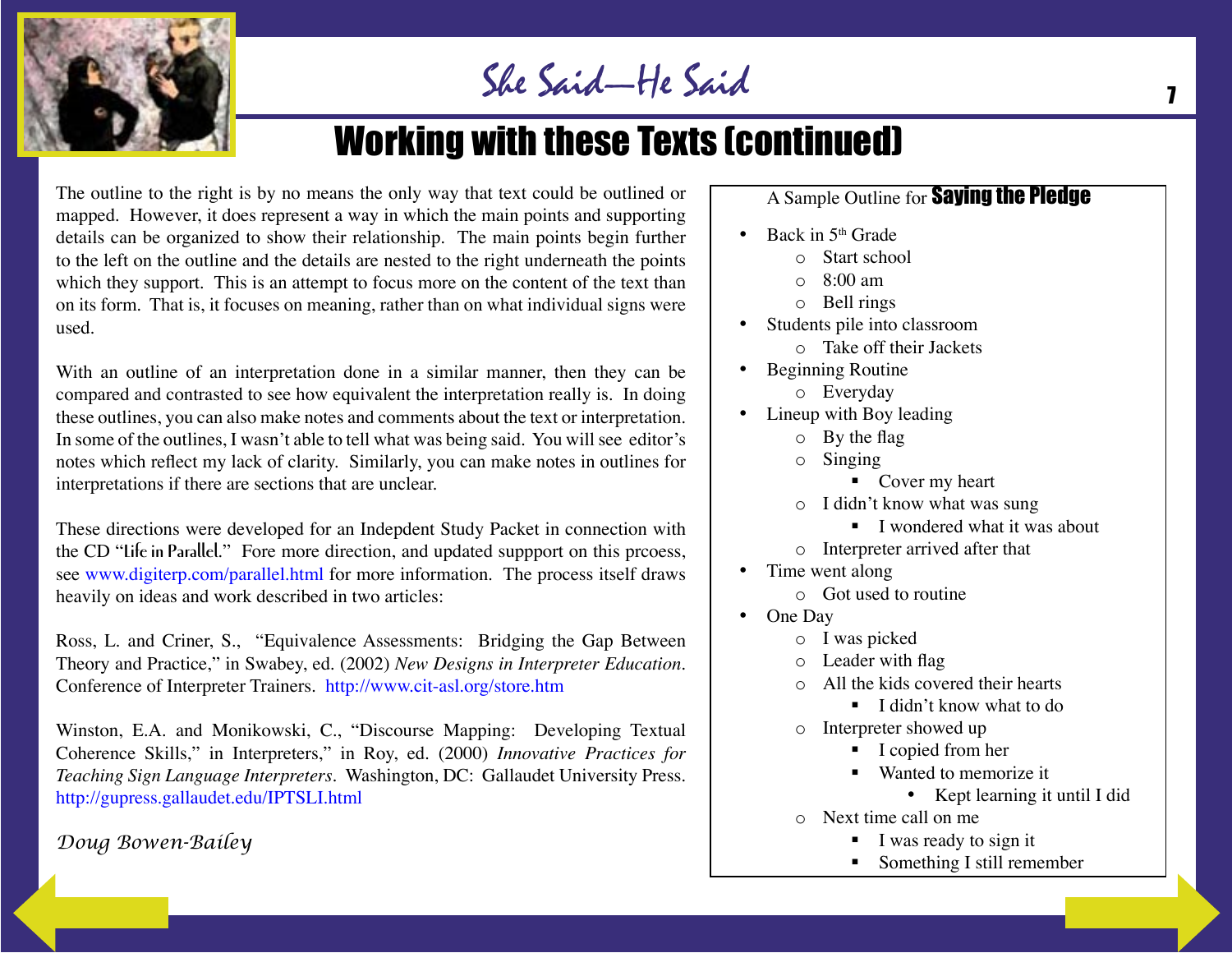

Click on Title to see movie.

Max opens larger scale version of movie.

**QT** opens movie in Quick-Time player.

*Links under* Title  *line play movies in 3/4 time.*

*"esc"* button in upper left of keyboard closes movie window.

Press *Space Bar* for Pause/Play.

*Right arrow*  $(\rightarrow)$ allows you to play video in slow motion.

Click on control bar to move to that point in video.

See Using this CD for details.

# Meet the Signers

She Said—He Said

In these movies, Ketsi and Joshua introduce themselves. Be sure to take a look at these before moving on to the other monologues and dialogues.

| <b>Meet Ketsi Carlson</b>                                              | <b>Max</b>     | $\mathbf{Q} \mathbf{T}$ |
|------------------------------------------------------------------------|----------------|-------------------------|
| $3/4$ Time                                                             | Slo-Max        | <b>Slo-QT</b>           |
| Ketsi provides a brief introduction of herself. $(0:30)$ and $(0:40)$  |                | <b>Outline of Text</b>  |
| <b>Meet Joshua Hottle</b>                                              | <b>Max</b>     | QT                      |
| $3/4$ Time                                                             | <b>Slo-Max</b> | <b>Slo-QT</b>           |
| Joshua provides a brief introduction of himself. $(0.35)$ and $(0.46)$ |                | <b>Outline of Text</b>  |

What Ketsi and Joshua do not say in their introductions, but is some added context, is that they are engaged to be married in May of 2003. Because of their familiarity with each other, there will be situations throughout the course of the video where added context will be provided either before the video or within the outlines to assist you in your comprehension and analysis.

*Note on time codes: the first time is at regular speed and the second one is in 3/4 time. Ex: (0:35) and (0:46)*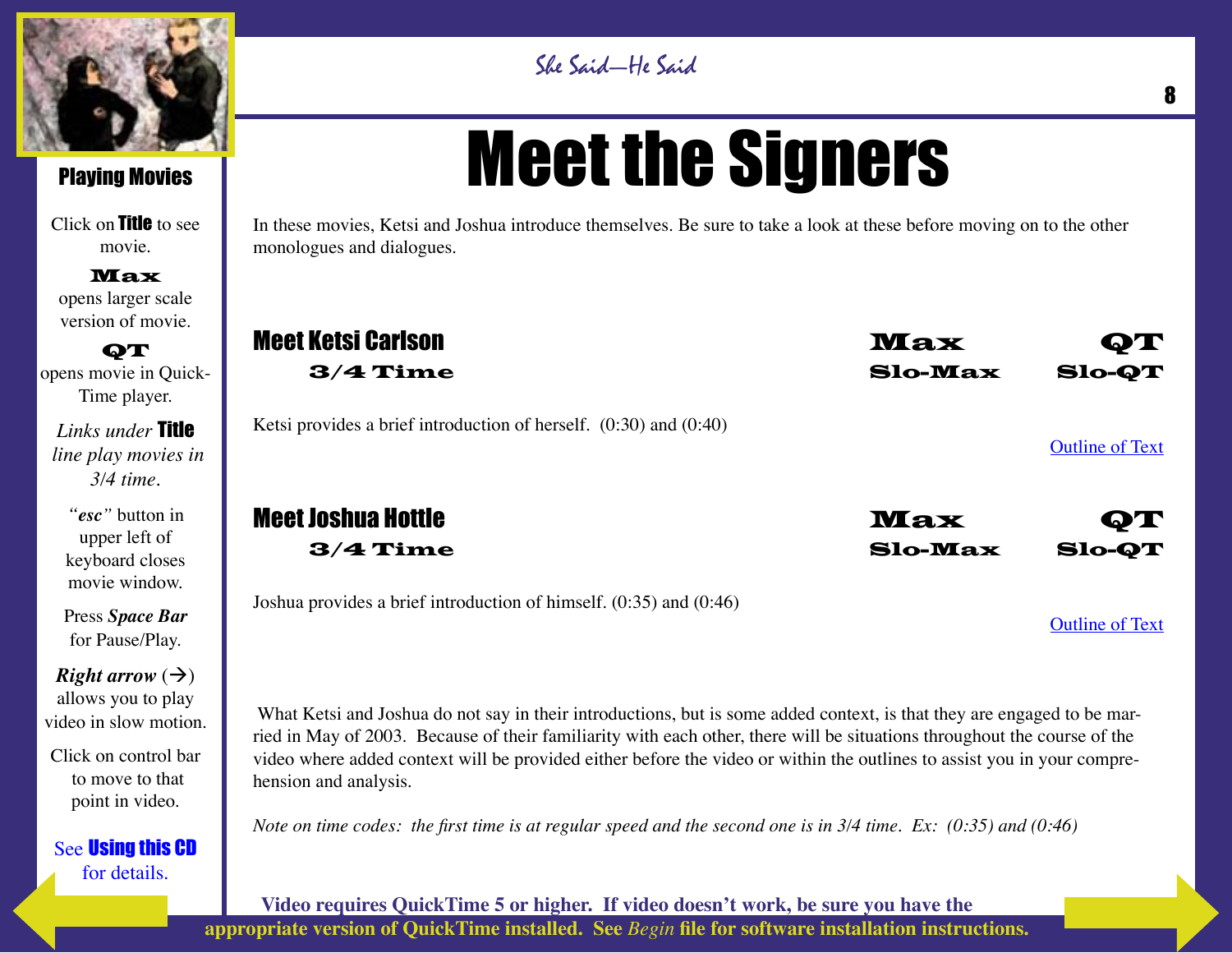

Click on Title to see movie.

Max opens larger scale version of movie.

**QT** opens movie in Quick-Time player.

*Links under* Title  *line play movies in 3/4 time.*

*"esc"* button in upper left of keyboard closes movie window.

Press *Space Bar* for Pause/Play.

*Right arrow*  $(\rightarrow)$ allows you to play video in slow motion.

Click on control bar to move to that point in video.

See Using this CD for details.

# She Said—He Said

# The Monologues with Ketsi

| <b>Saying the Pledge</b>                                                                                                        | <b>Max</b>      | УГ                      |
|---------------------------------------------------------------------------------------------------------------------------------|-----------------|-------------------------|
| $3/4$ Time                                                                                                                      | <b>Slow-Max</b> | <b>Slow-QT</b>          |
| Ketsi talks about her memory of having to say the pledge in school--when schedules meant that she generally was without an      |                 |                         |
| interpreter. $(0.52)$ and $(1.09)$                                                                                              |                 | <b>Outline of Text</b>  |
| <b>Hawaiian Routines</b>                                                                                                        | <b>Max</b>      | $\mathbf{D} \mathbf{T}$ |
| $3/4$ Time                                                                                                                      | <b>Slow-Max</b> | <b>Slow-QT</b>          |
| Ketsi talks briefly about her experience working with Deaf students in Hawaii and the morning routines which they had at the    |                 |                         |
| school. $(0.42)$ and $(0.56)$                                                                                                   |                 | <b>Outline of Text</b>  |
| <b>Missing a Foster Brother</b>                                                                                                 | <b>Max</b>      | QТ                      |
| $3/4$ Time                                                                                                                      | <b>Slow-Max</b> | <b>Slow-QT</b>          |
| Ketsi talks about her experience of having a younger foster brother who arrived in her life when she was not prepared for him,. |                 |                         |
| In her relationship with him, she learned something about love and growing up. $(2:26)$ and $(3:15)$                            |                 | <b>Outline of Text</b>  |
| <b>Fitting In? A poem on difference</b>                                                                                         | <b>Max</b>      | OT N                    |

Ketsi shares a poem inspired by watching Joshua have difficulties communicating on the basketball court at a college where all the other students are hearing. Because the poem is at a much slower pace than the rest of the texts, and due to memory constraints on the CD, this video is only offered at regular speed. (1:56)

Outline of Text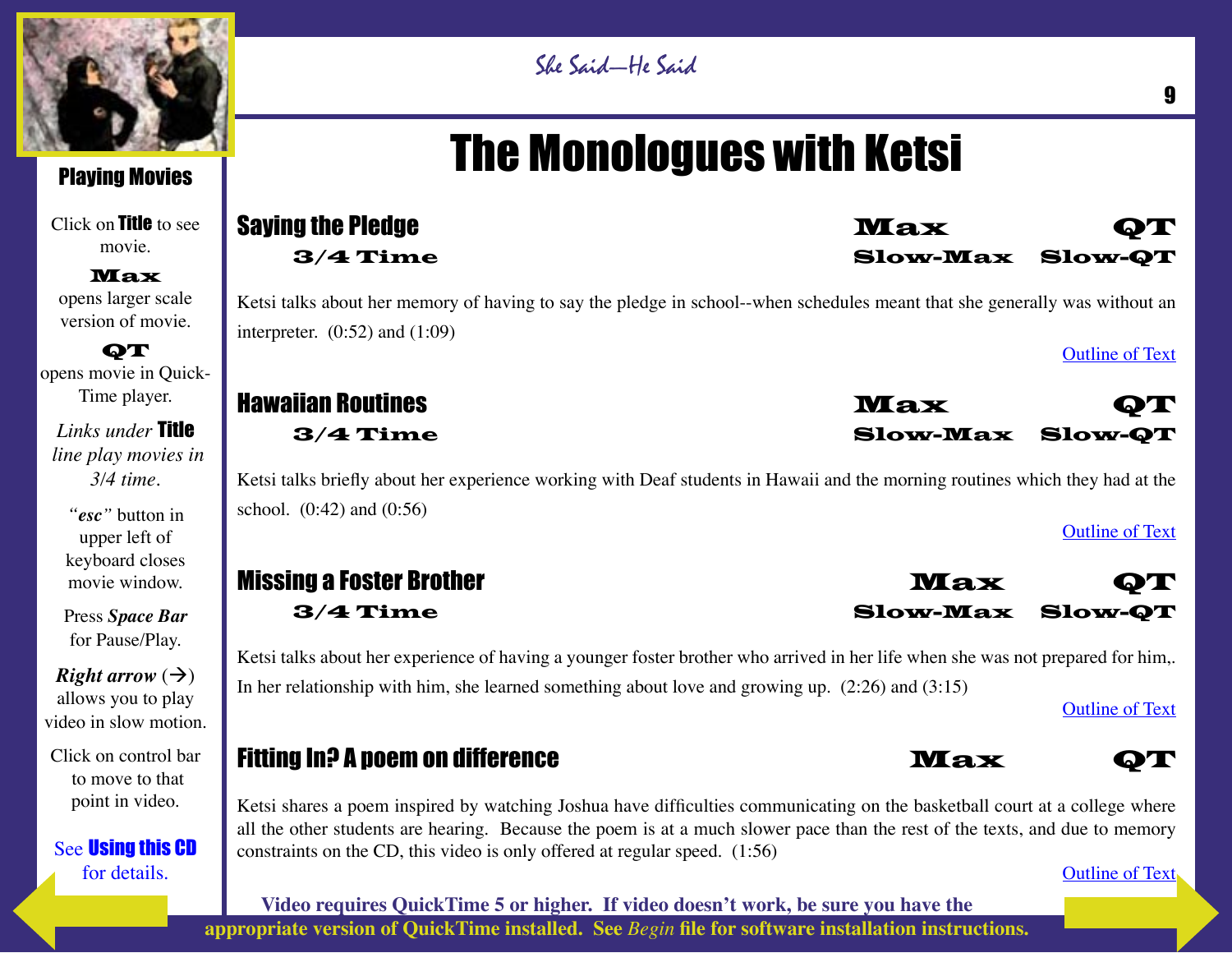

Click on **Title** to see movie.

Max opens larger scale version of movie.

**QT** opens movie in Quick-Time player.

*Links under* Title  *line play movies in 3/4 time.*

*"esc"* button in upper left of keyboard closes movie window.

Press *Space Bar* for Pause/Play.

*Right arrow*  $(\rightarrow)$ allows you to play video in slow motion.

Click on control bar to move to that point in video.

See Using this CD for details.

# She Said—He Said

# The Monologues with Joshua

| <b>A Night in the Dorms</b>                                                                                                                                                   | <b>Max</b><br>QТ                  |
|-------------------------------------------------------------------------------------------------------------------------------------------------------------------------------|-----------------------------------|
| $3/4$ Time                                                                                                                                                                    | <b>Slow-Max Slow-QT</b>           |
| Joshua talks about his first time having the opportunity to stay in the dorms at the School for the Deaf and what activities he                                               |                                   |
| and his friends occupied themselves with through the night. $(1:14)$ and $(1:38)$                                                                                             |                                   |
|                                                                                                                                                                               | <b>Outline of Text</b>            |
| <b>Woodworking Class</b>                                                                                                                                                      | <b>Max</b><br>QT                  |
| $3/4$ Time                                                                                                                                                                    | <b>Slow-Max Slow-QT</b>           |
| Joshua talks about taking Woodworking at MSAD during his senior year and what project he undertook and finished, with a<br>little help from his father. $(1:27)$ and $(1:56)$ |                                   |
|                                                                                                                                                                               | <b>Outline of Text</b>            |
| <b>On the Basketball Court</b>                                                                                                                                                |                                   |
|                                                                                                                                                                               | <b>Max</b><br>QТ                  |
| $3/4$ Time                                                                                                                                                                    | <b>Slow-Max</b><br><b>Slow-QT</b> |
| Joshua talks about his experiences with basketball, particularly the challenges of communication while playing on the basektball                                              |                                   |

Outline of Text

10

**Video requires QuickTime 5 or higher. If video doesn't work, be sure you have the appropriate version of QuickTime installed. See** *Begin* **file for software installation instructions.**

team for a Bible College where he is the only Deaf player. (1:40) and (2:13)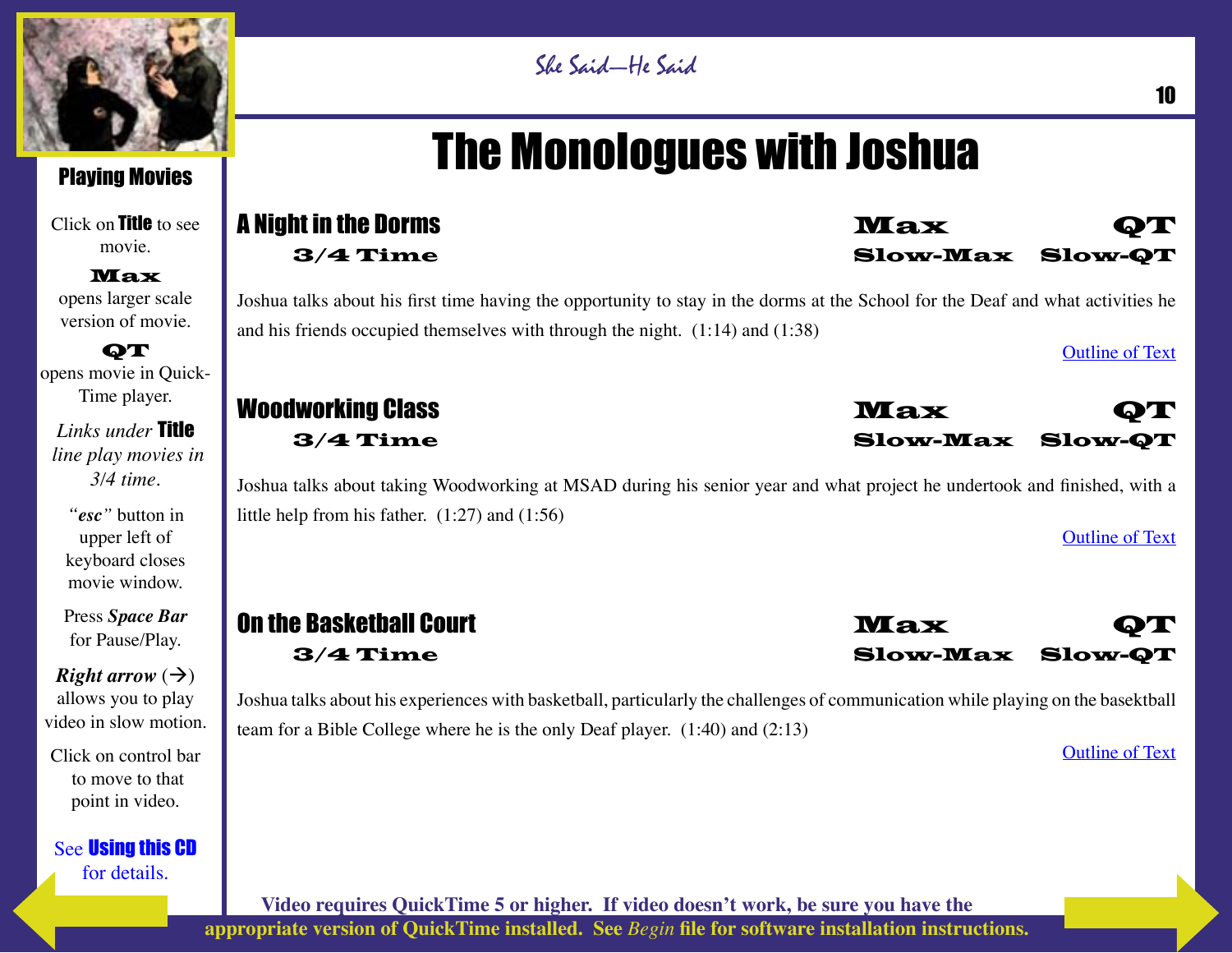

Click on **Title** to see movie.

Max opens larger scale version of movie.

**QT** opens movie in Quick-Time player.

*Links under* Title  *line play movies in 3/4 time.*

*"esc"* button in upper left of keyboard closes movie window.

Press *Space Bar* for Pause/Play.

*Right arrow*  $(\rightarrow)$ allows you to play video in slow motion.

Click on control bar to move to that point in video.

See Using this CD for details.

# She Said—He Said

# The Monologues with Joshua (continued)

| <b>Communication at College</b><br>$3/4$ Time                                                                                                                                                                                            | <b>Max</b><br>0T<br><b>Slow-Max Slow-QT</b>  |
|------------------------------------------------------------------------------------------------------------------------------------------------------------------------------------------------------------------------------------------|----------------------------------------------|
| Joshua talks about the differences between being in the Deaf World and attending a hearing Bible college. He also notes some<br>difference between his hearing friends growing up and the students at the college. $(1:13)$ and $(1:37)$ | <b>Outline of Text</b>                       |
| The Future of the Vikings<br>$3/4$ Time                                                                                                                                                                                                  | <b>Max</b><br>QТ<br><b>Slow-Max Slow-QT</b>  |
| Joshua talks about some news reports about attempts to both sell Minnesota's pro football team and efforts to keep it in<br>Minnesota. $(1:03)$ and $(1:24)$                                                                             | <b>Outline of Text</b>                       |
| <b>Challenge for Riches: A Joke</b><br>$3/4$ Time                                                                                                                                                                                        | <b>Max</b><br>9T.<br><b>Slow-Max Slow-QT</b> |

Joshua tells a joke, full of rich classifier description, about an old man who hosts a party at his house in order to determine who he will have as an heir. (3:38) and (4:51)

Outline of Text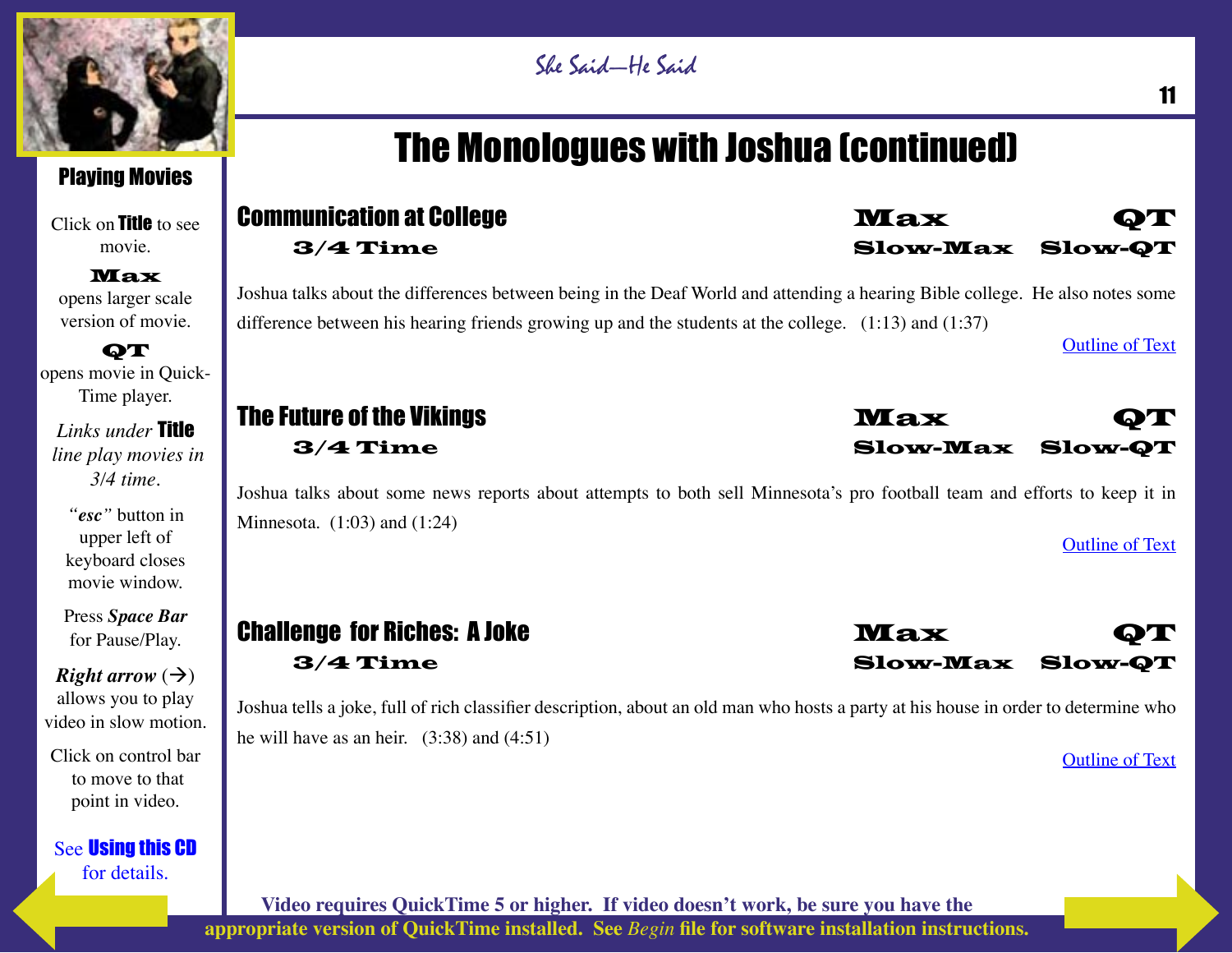

Click on Title to see movie.

Max opens larger scale version of movie.

**QT** opens movie in Quick-Time player.

*Links under* Title  *line play movies in 3/4 time.*

*"esc"* button in upper left of keyboard closes movie window.

Press *Space Bar* for Pause/Play.

*Right arrow*  $(\rightarrow)$ allows you to play video in slow motion.

Click on control bar to move to that point in video.

See Using this CD for details.

# Dialogues with Ketsi and Joshua

She Said—He Said

These movies show brief conversations between Ketsi and Joshua. They offer opportunities to see the interaction between two signers. Additionally, because it is not possible to film two people head on in conversation, there are many chances to view signers at angles typically not seen on film. Because of these extra challenges, be sure to make use of the outlines for support when you need it.

#### Adopted from Korea Max **Max QT** 3/4 Time Slow-Max Slow-QT

Ketsi explains to Joshua about the process of her being adopted and brought to live with her family in Wisconsin. Joshua uses the name signs in the beginning for Ketsi's brothers, "Young and Sung." (Y and S at temple.) (1:13) and (1:37) Outline of Text

# **A Bike Accident Max QT A Bike Accident Max QT A Bike Accident**

Ketsi, who recently crashed her bike, asks Joshua if he has been involved in any bike accidents. Joshua shares a couple of stories. (1:51) and (2:27)

# **Ouick and Easy Cookies Max Quick and Easy Cookies Max QT AT A QT AND A QT A**

Joshua asks Ketsi about a simple recipe for making cookies from scratch. (1:32) and (2:03)

#### Outline of Text

Outline of Text



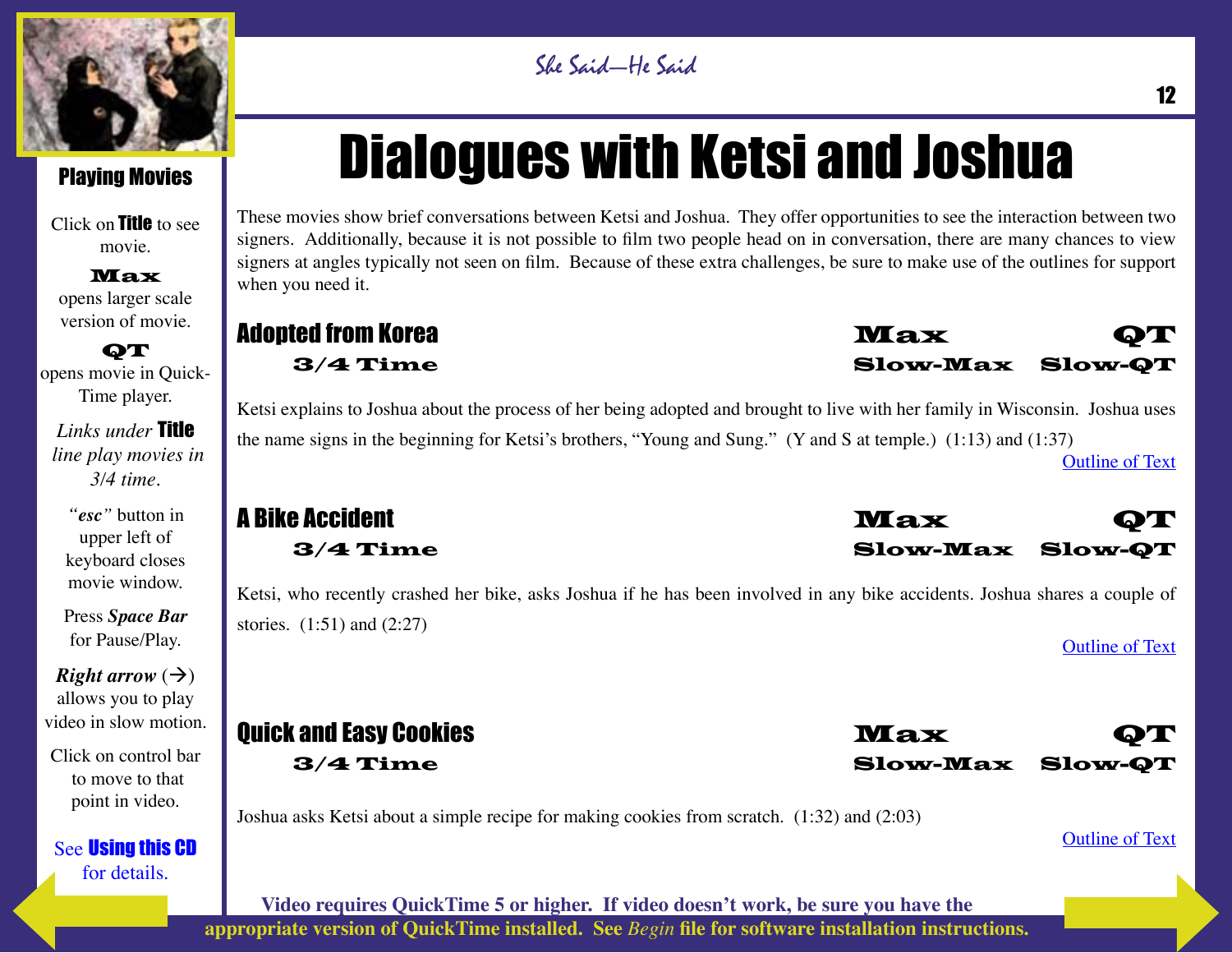

#### Playing Movies

Click on Title to see movie.

Max opens larger scale version of movie.

**QT** opens movie in Quick-Time player.

*Links under* Title  *line play movies in 3/4 time.*

*"esc"* button in upper left of keyboard closes movie window.

Press *Space Bar* for Pause/Play.

*Right arrow*  $(\rightarrow)$ allows you to play video in slow motion.

Click on control bar to move to that point in video.

See Using this CD for details.

# Dialogues with Ketsi and Joshua (continued)

### **From a Deaf Family New York Contract of the Contract of Trust Contract Of Trust Contract Of Trust Contract Of T** 3/4 Time Slow-Max Slow-QT

Ketsi and Joshua talk about the Deaf members in their family. Ketsi is particularly curious about Joshua's family tree which is filled, on one side, with Deaf relatives (1:33) and (2:04)

Outline of Text

Visiting Disney **Max** QT 3/4 Time Slow-Max Slow-QT

Ketsi and Joshua talk about their respective trips to go visit the Magical Kingdom of Disney. (1:35) and (2:07) Outline of Text

# Pros and Cons of Duluth Max **Max QT**

3/4 Time Slow-Max Slow-QT Joshua expresses his opinion that there is not much to do in Duluth, and Ketsi does her best to explain why Duluth is a city

worth spending some time getting to know. (1:26) and (1:54)

Outline of Text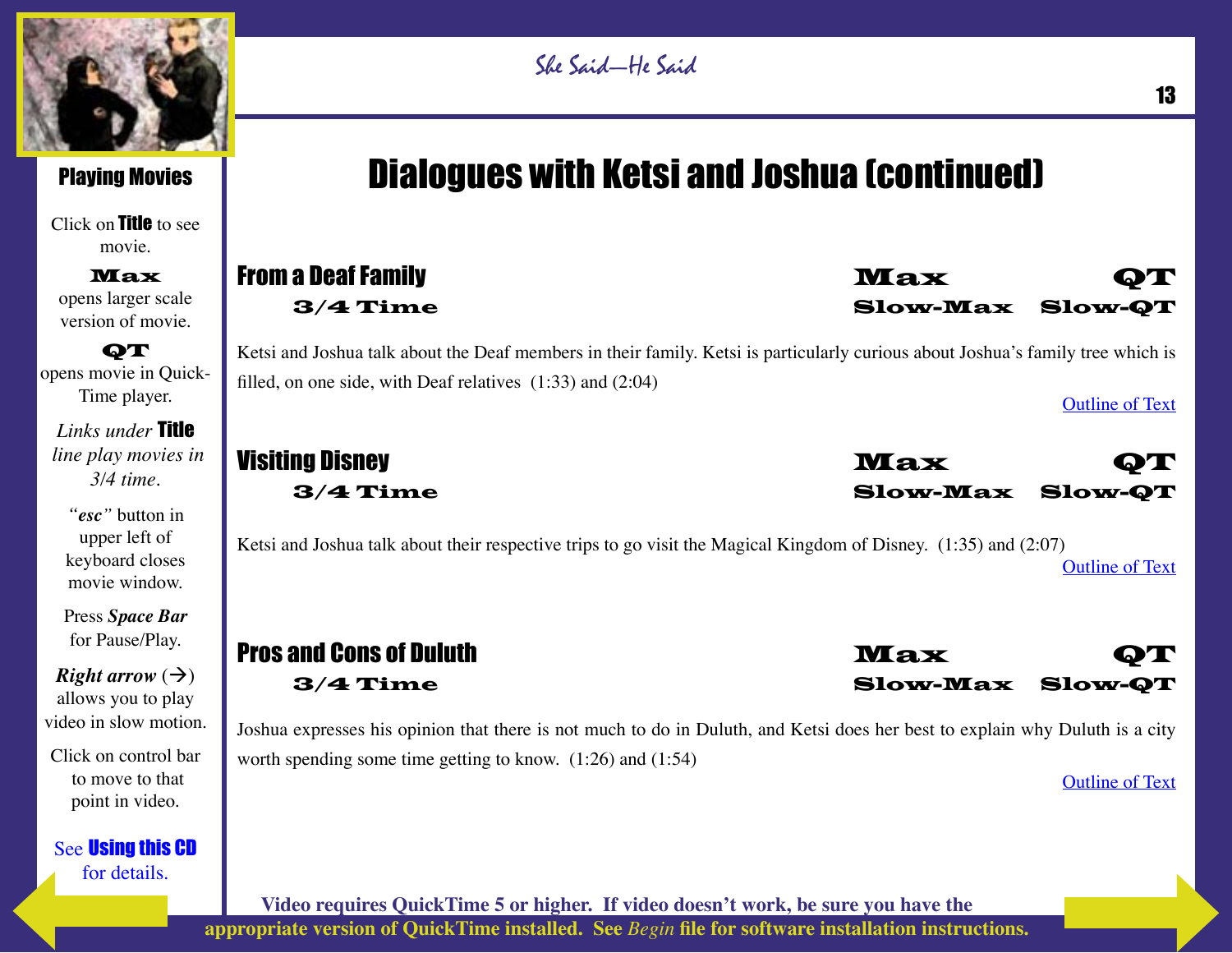

Click on Title to see movie.

Max opens larger scale version of movie.

**QT** opens movie in Quick-Time player.

*Links under* Title  *line play movies in 3/4 time.*

*"esc"* button in upper left of keyboard closes movie window.

Press *Space Bar* for Pause/Play.

*Right arrow*  $(\rightarrow)$ allows you to play video in slow motion.

Click on control bar to move to that point in video.

See Using this CD for details.

#### She Said—He Said

# Dialogues with Ketsi and Joshua (continued)

| <b>Changing a Flat Tire</b>                                                         | <b>Max</b>                            | ОТ                     |  |
|-------------------------------------------------------------------------------------|---------------------------------------|------------------------|--|
| $3/4$ Time                                                                          | <b>Slow-Max Slow-OT</b>               |                        |  |
| Ketsi asks Joshua to explain how to change a tire on her car. $(0.50)$ and $(1.06)$ |                                       | <b>Outline of Text</b> |  |
| <b>Food for the Wedding</b><br>$3/4$ Time                                           | <b>Max</b><br><b>Slow-Max Slow-QT</b> | ОТ                     |  |

Ketsi tells of her efforts in getting planned for their wedding, particularly the choices that she made, with her mother, about what they will serve for the lunch after the ceremony. (*By the time this CD-ROM is available, all of that food will have been eaten and Ketsi and Joshua will be married.)* (2:01) and (2:42)

Outline of Text

Moving Around **Max QT** 3/4 Time Slow-Max Slow-QT

Ketsi asks Joshua about where his family lived while he was growing up and which place he liked the best. (1:49) and (2:26)

Outline of Text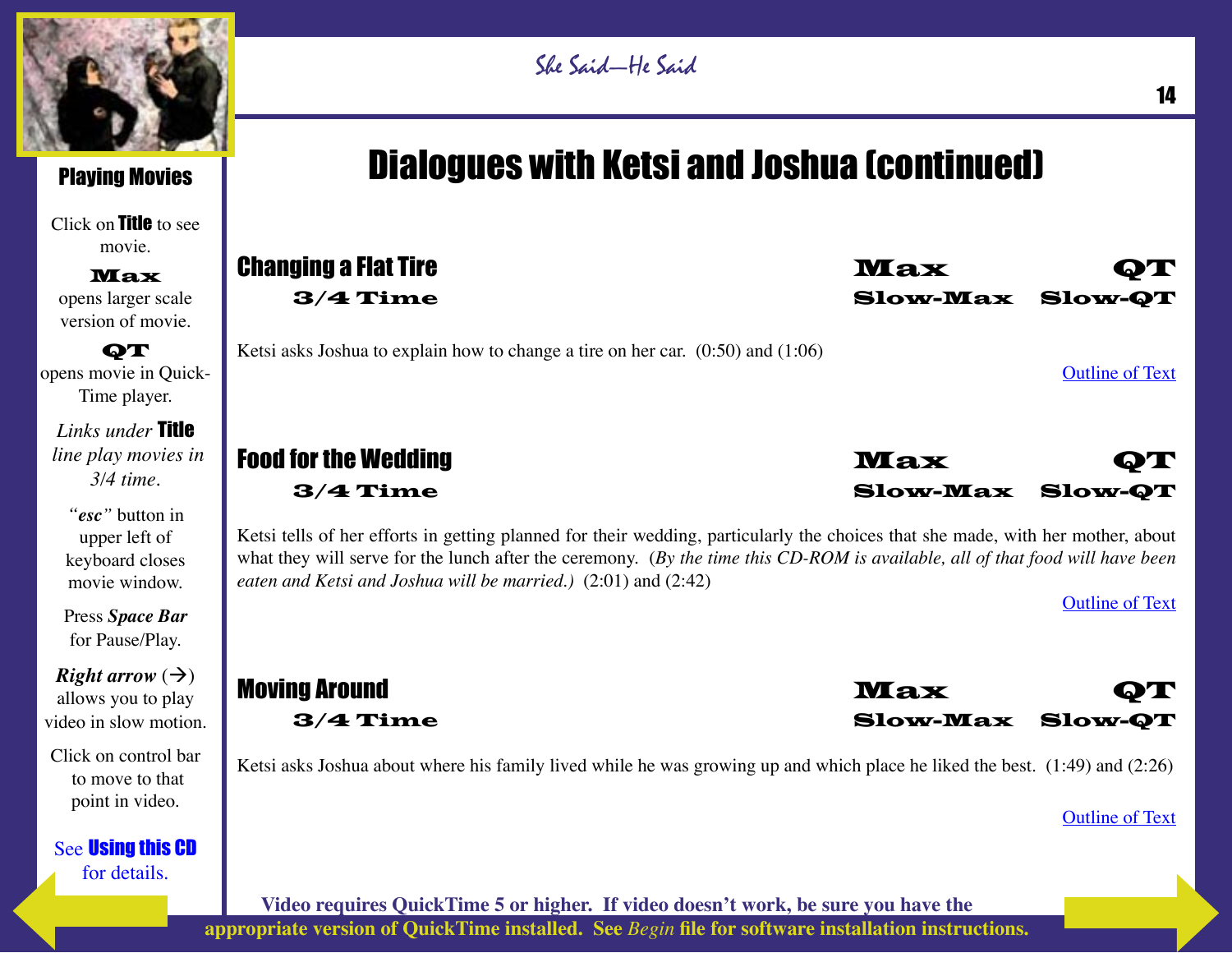

Click on Title to see movie.

Max opens larger scale version of movie.

**QT** opens movie in Quick-Time player.

*Links under* Title  *line play movies in 3/4 time.*

*"esc"* button in upper left of keyboard closes movie window.

Press *Space Bar* for Pause/Play.

*Right arrow*  $(\rightarrow)$ allows you to play video in slow motion.

Click on control bar to move to that point in video.

See Using this CD for details.

# Dialogues with Ketsi and Joshua (continued)

#### **Going Surfing Community Community Community Community Community Community Community Community Community Community** 3/4 Time Slow-Max Slow-QT

Ketsi and Joshua talk about their mutual desire to go to Hawaii, and Joshua's hope to be able to surf--and what dangers might exist for a surfer.  $(1:40)$  and  $(2:13)$ 

Outline of Text



Ketsi explains to Joshua how to make sushi, particularly focusing on the process of rolling it up tightly. (1:23) and (1:51) Outline of Text

Teaching in Hawaii **Max** QT 3/4 Time Slow-Max Slow-QT

Ketsi talks briefly about her experience working with Deaf students in Hawaii as a language model. (1:02) and (1:23)

Outline of Text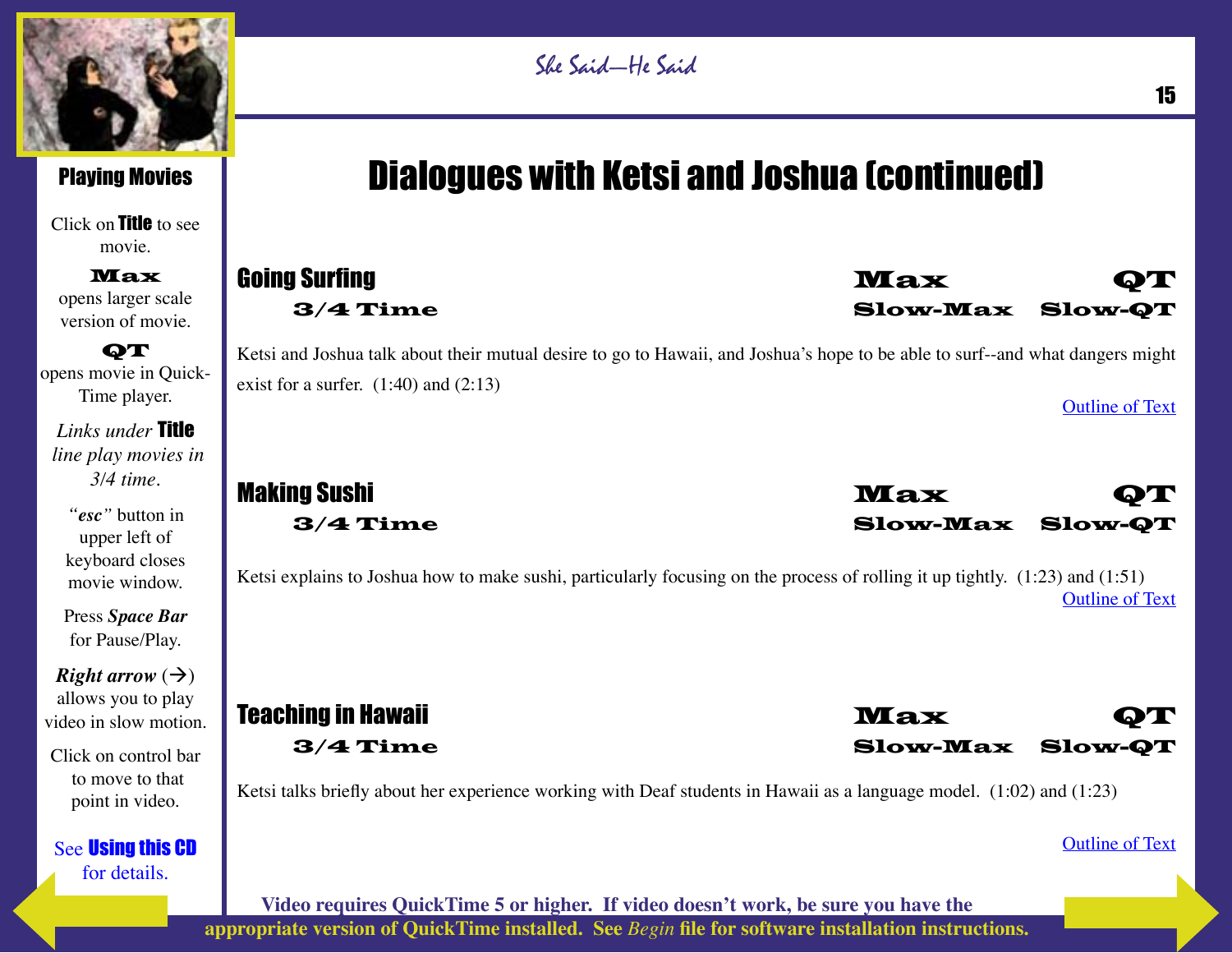

#### Playing Movies

Click on Title to see movie.

Max opens larger scale version of movie.

**QT** opens movie in Quick-Time player.

*Links under* Title  *line play movies in 3/4 time.*

*"esc"* button in upper left of keyboard closes movie window.

Press *Space Bar* for Pause/Play.

*Right arrow*  $(\rightarrow)$ allows you to play video in slow motion.

Click on control bar to move to that point in video.

See Using this CD for details.

# Dialogues with Ketsi and Joshua (continued)

# A Theatrical Experience Max **Max QT**

3/4 Time Slow-Max Slow-QT

Ketsi tells Joshua about her experience playing one of the step-sisters in a production of *Cinderella*. (1:39) and (2:12)

Outline of Text

The Meaning of Christmas **Max QT** 3/4 Time Slow-Max Slow-QT

Joshua and Ketsi discuss their perspectives on the meaning of Christmas and how best to celebrate it. (1:32) and (2:02)

Outline of Text

```
Video requires QuickTime 5 or higher. If video doesn't work, be sure you have the 
appropriate version of QuickTime installed. See Begin file for software installation instructions.
```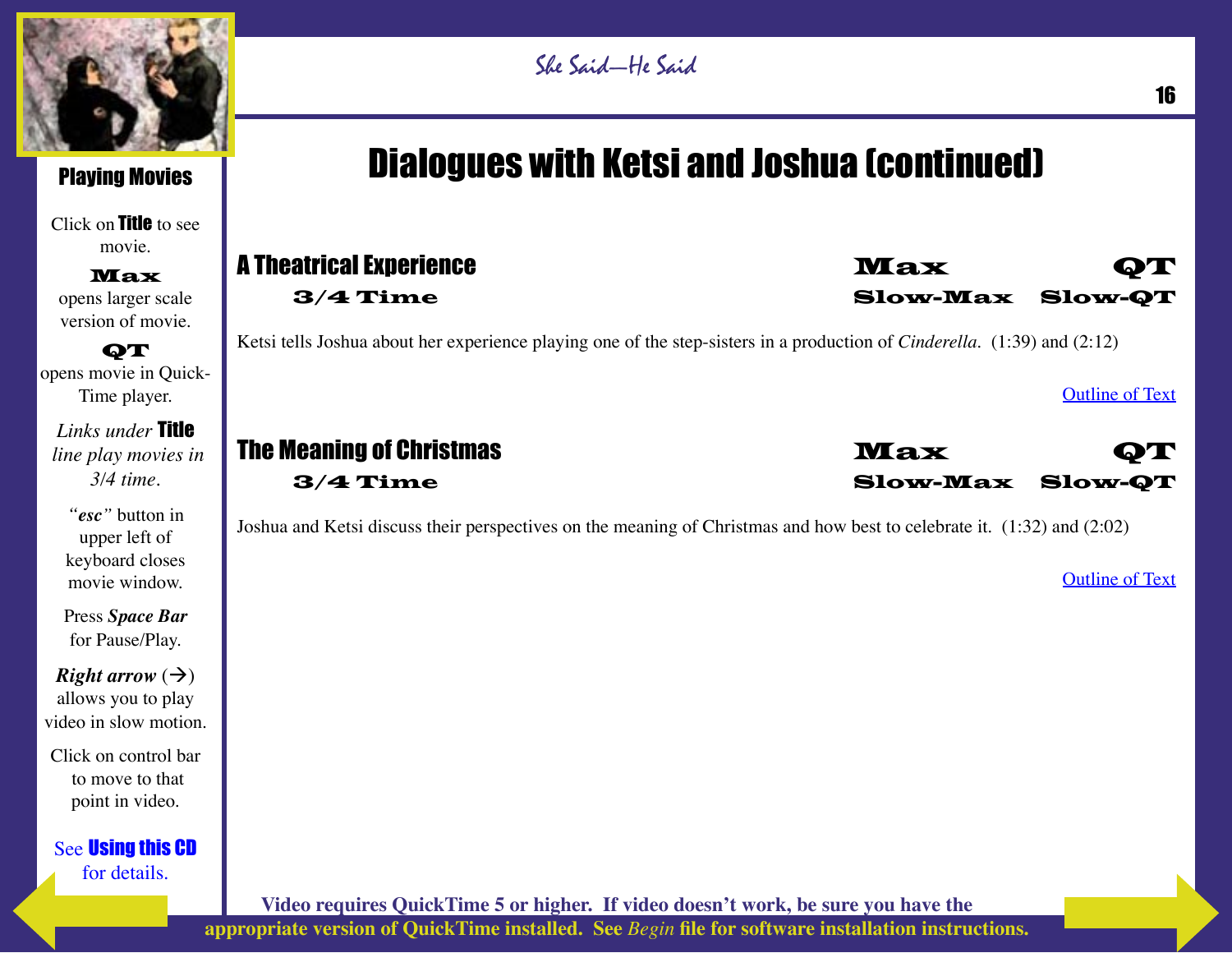

# Intro for Ketsi Carlson

- Hello
	- o Name is Ketsi Carlson
	- o Born in Korea
	- o My family adopted me
		- Moved to Superior, WI
			- Northern corner of state
		- Lived there since
- For high school
	- o MSAD (*Minnesota State Academy for the Deaf*)

Return to Video

- $\blacksquare$  In Minnesota
- College
	- o First Year
	- o Pillsbury College
		- Southern Minnesota

# Intro for Joshua Hottle

- Name Joshua Hottle o Name sign J-H at elbow
- I was born
	- o Parents lived
		- Big Fork, Minnesota
	- o That's where I was born
	- o Parents moved alot
		- **Kansas**
		- Colorado
		- Oklahoma
		- Back to Minnesota
			- Deaf school
- Graduate
	- o Went to Gallaudet in Washington D.C.
	- o Went to Bible college in Maryland
	- o Back to Minnesota again
- Seems I love Minnesota
	- o Stuck in Minnesota

Return to Video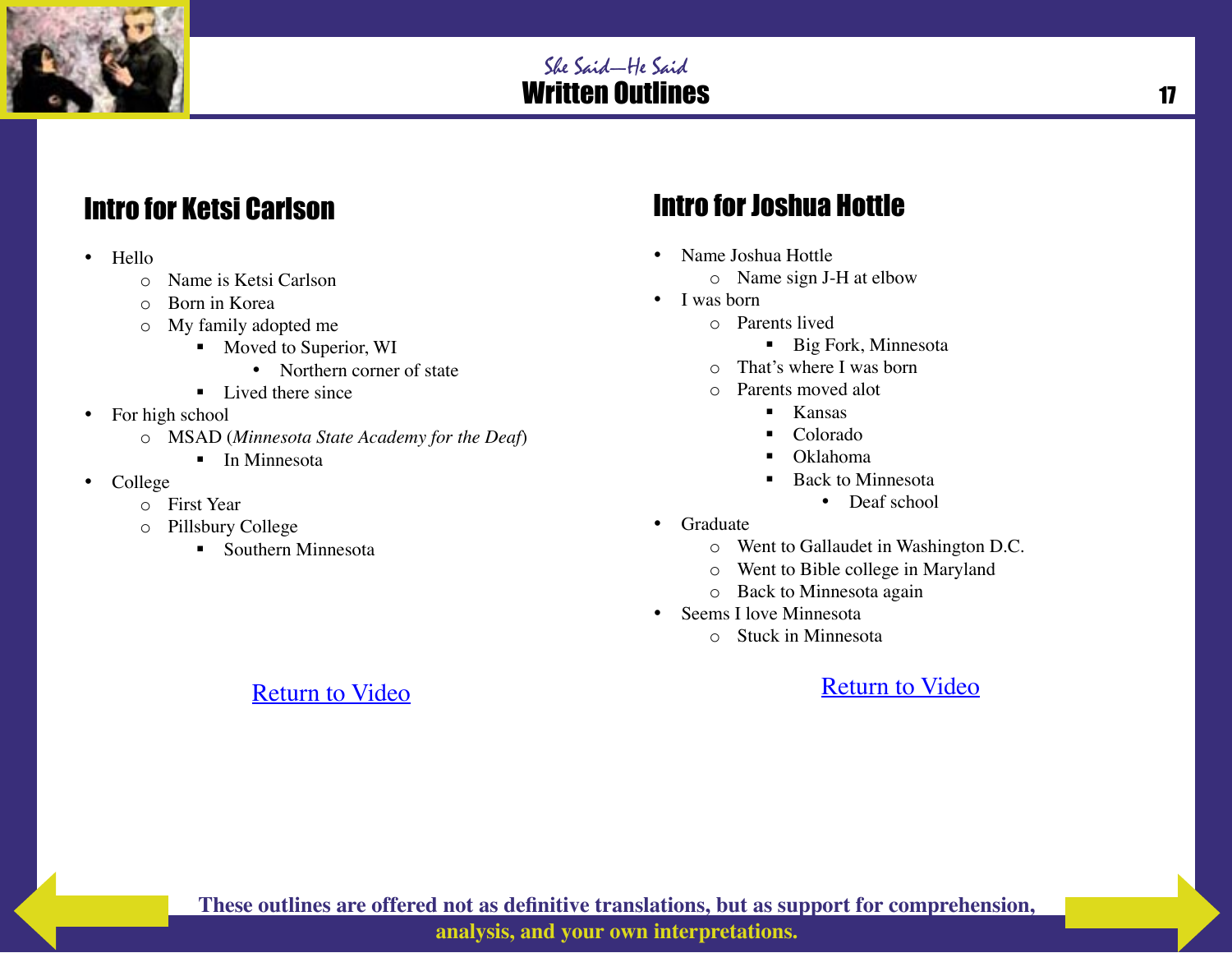

#### Saying the Pledge

- Back in  $5<sup>th</sup>$  Grade
	- o Start school
		- o 8:00 am
		- o Bell rings
- Students pile into classroom
	- o Take off their Jackets
- Beginning Routine
	- o Everyday
- Lineup with Boy leading
	- o By the flag
	- o Singing
		- Cover my heart
	- o I didn't know what was sung
		- I wondered what it was about
	- o Interpreter arrived after that
- Time went along
	- o Got used to routine
- One Day
	- o I was picked
	- o Leader with flag
	- o All the kids covered their hearts
		- $\blacksquare$  I didn't know what to do
	- o Interpreter showed up
		- I copied from her
		- Wanted to memorize it
			- Kept learning it until I did
	- o Next time call on me
		- I was ready to sign it
		- Something I still remember

## Return to Video

### Hawaiian Routines

- Last summer
	- o Work at Deaf School
		- **Hawaii**
	- o Flew
	- o Started Work
- First thing in Morning
	- o Impressive
- Kids lined up
	- o Diverse appearances
	- o Looking at girl in front
		- $\blacksquare$  Beneath the flag
	- o Leading signing
		- Pledge of Allegiance to flag
		- O, Say Can You See?
- Look different than ours
	- o Interesting to see
	- o More picture like
	- o No music
		- Ours (meaning at
			- MSAD) with music
	- o Theirs just from the heart
		- **With Expression**
- Impressed me

#### Return to Video

## Missing a Foster Brother

- When little
	- o Looked up at older brothers and sisters
		- Thought about them going to college
	- o Being all alone
		- $\blacksquare$  I liked the idea
		- Being in control
		- Spoiled by parents
	- o Excited to see them off
		- $\blacksquare$  Have the house to myself
- During junior year
	- o Starting with Peter pressure
		- Clothes
		- $\blacksquare$  Looks
		- **Sports**
- One day, door opens in the in walks little boy
	- o I ask who?
		- Mom says Foster brother
	- o Disappointed
		- Thought would be the only child
	- o He just talks in talks
	- o I had instant attitude
		- "Don't talk to me"
	- o Went separate ways
		- Didn't talk for days
		- $\blacksquare$  Eat together than go off separately
	- o Mom ask me to baby sit
		- Reluctantly agreed

**These outlines are offered not as definitive translations, but as support for comprehension,** 

**analysis, and your own interpretations.**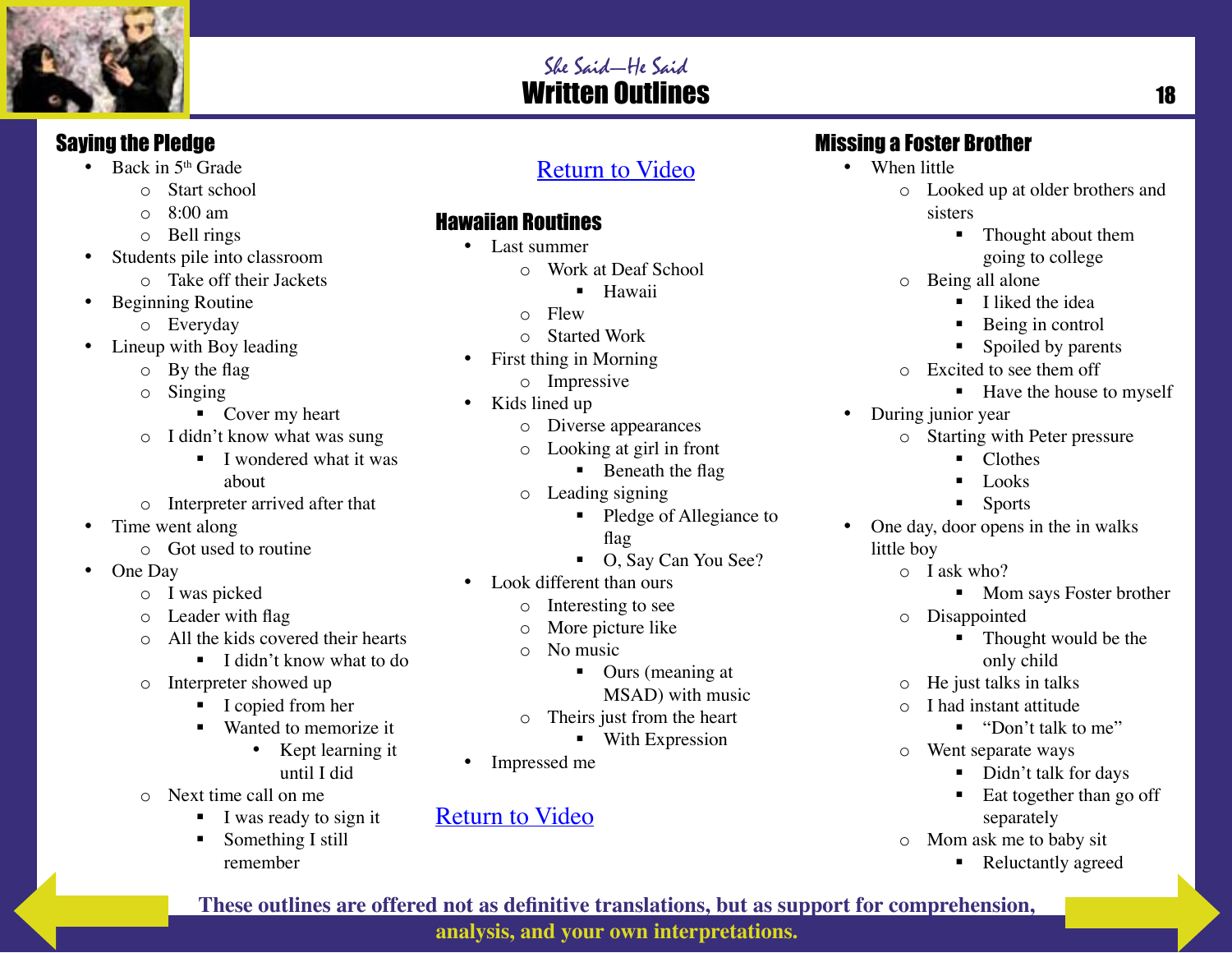

- o Ask him what he wanted to do
	- He excitedly said that biking
- o As a junior in high school
	- I preferred shopping
	- But accepted
- o He took off on his bike
	- $\blacksquare$  I chased him down
	- **Paranoid about his** crashing
	- Got him to wear helmet
		- And elbow pads
		- Knee pads
	- $\blacksquare$  He took off again
		- Screaming
		- Went on for hours
	- Parents arrived home
	- I was so excited
		- Went to room
		- Tried not to have anything to do with him
	- $\blacksquare$  He kept bothering me
		- He stole my stuff
		- Wrecked my room
	- $\blacksquare$  I held on
		- When I went to school
		- Glad to get away from him
	- Then started to miss
		- His mischief
- His stories
- $\blacksquare$  I Came home to visit
	- He started to improve
	- Understood more language
	- Improve some more
- I began to understand
	- About giving love
- $B$  Before
	- I held back
		- Was selfish
	- But this boy
	- Had no family
- **I** I understood
	- Giving him love
	- Help us to share
	- Helped us to get
	- along
- He moved away
	- o I will always miss my foster brother

#### Return to Video

#### Fitting In? A Poem

- Starts with sunrise
	- o Walking
	- o Seeing people enter auditorium
	- o Notices man below with different expression (continued)
- He doesn't understand
- $\blacksquare$  He sits on bench
- Sun at noon
	- o Look around at the people screaming with joy
		- $\blacksquare$  I am content
	- o Notice man
		- He doesn't understand
		- Something he can't express
	- o Ball bounces back and forth
		- Man takes his chance
		- Off the bench
		- Still doesn't understand
		- $H$ e can't express it
	- o And tries to fit in, struggles, rejected
- The people in the stands
	- o Don't understand
	- o All of them can raise their hands
	- o But not understand his inner confusion
	- o They want to help, but can't
- Man keeps trying to fit in
- Does the crowd encourage
	- o Try to fit in with the man
	- o They can't understand his feelings
- Fitting in will never really happened o Because the two of us are too
	- different

#### Return to Video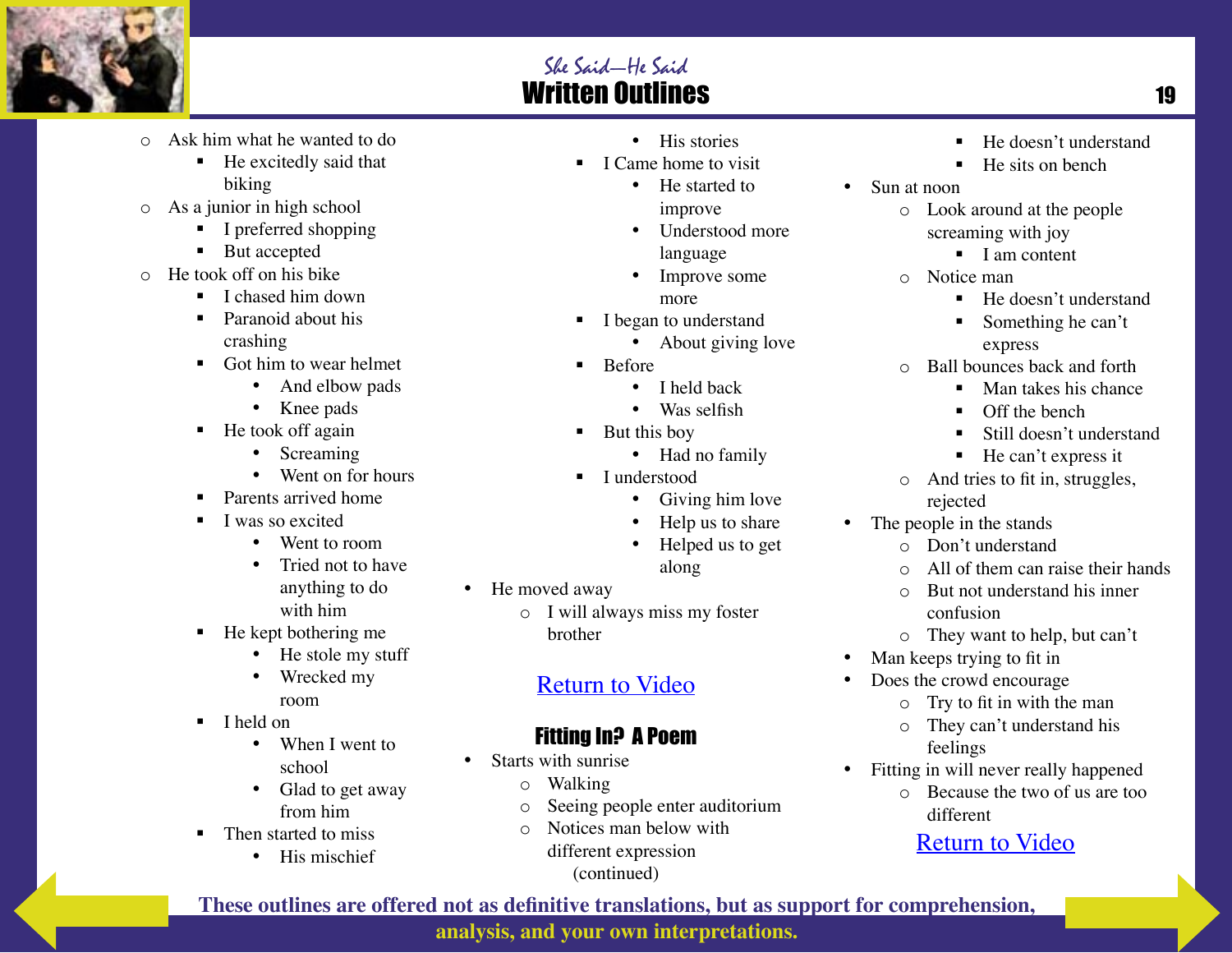

#### A Night in the Dorm

- Growing up
	- o Mainstream school
- Fifth grade
	- o Deaf school
	- o Parents moved to same town
		- **Faribault**
		- Same town as Deaf school
- Was a Day student
	- o Lived at home
	- Many friends in dorm
	- o And told of adventures
		- After bed time
		- **Supervisor watching TV**
	- o Have point system
		- Go touch something
		- make it back
		- score points
		- going into tunnel more points
	- o heard stories
		- wanted to be a part
		- some boys go out to girls' dorm
	- o wanted to do that
- Finally on last day of school
	- o Got to join
	- o A little tough
		- $\blacksquare$  I didn't know routine
	- o Out all night running around
- Next day went to get a haircut

o Falling asleep in chair

She Said—He Said

- o Woman told me to state stale
- o Messed up my haircut
- o Not used to being awake all night
- That was my first experience in the dorm

#### Return to Video

#### Woodworking Class

- Senior year in high school
	- o Looking for fun class
	- o Decided on wood working
	- o Thought it would be fun
		- Not stressful
		- lacks No tests
	- first semester
		- o frustrated
		- $\circ$  had drawing(Art)
			- boring
			- iimpatient for it to end
- second quarter
	- o finally woodworking
	- $\circ$  fun
	- o used my parents money in mind
	- o not yet in the world
		- pay for myself
	- o parents paid for wood
	- o used school equipment
- teacher stressed safety
	- o safety first
- o safety first
- kids didn't listen
	- o talk to each other
	- o race on projects
	- o projects weren't quality
		- we were learning
- I made TV set stand o I had envisioned elaborate VCR
	- drawer
- Teacher encouraged
	- o Basic design
		- For learning
- I was stubborn
	- o Had to eliminate drawers
- On top
	- o Had for TV
	- o Shelves
	- o Had two cupboards on bottom
- I didn't finish cupboards
	- o brought home
	- o Dad did for me
		- Made cupboard doors
- I was learning
- teens think they know everything o Not true
- Always learning

## Return to Video

**These outlines are offered not as definitive translations, but as support for comprehension,** 

**analysis, and your own interpretations.**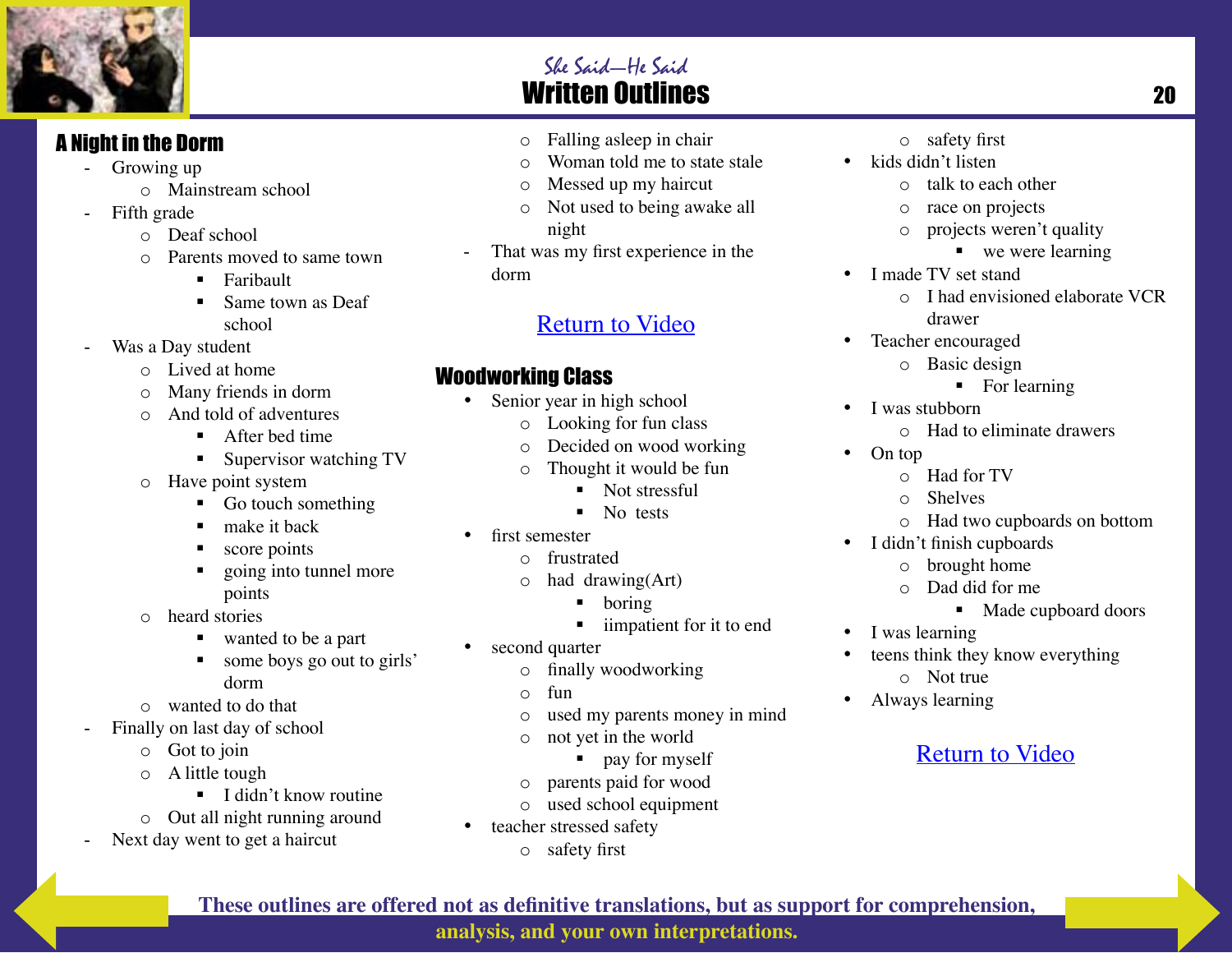

#### On the Basketball Court

- Growing up
	- o Crazy about basketball
		- Read magazines
		- Talk about
		- Dream about
		- All I care about
	- o Nothing else meant much
- In high school
	- o Play basketball
	- o Senior year
	- o Good season
	- o Dad was coach
	- o Teammates were lifelong friends
	- o Everything went well
- Graduated
	- o Planned to play for Gallaudet
	- o Planned to play Deaf Olympics
- But hurt knee
	- o Had surgery
	- o Tried to stay optimistic
- Became a Christian
	- o Changed course
	- o Went to Bible college
- Previous experience with AAU League
	- o Father there to help with communication
- At hearing Bible college no interpreter
- Plus limits from the knee injury
	- o Sometimes frustrating
	- o Not able to physically perform like before
- No communication
	- o Coach sends me in the
		- $\blacksquare$  I ask what to do
			- He accuses me of not paying attention
	- o Coach changes plays when I am
		- in
			- I become lost
	- o Feel like not contributing
		- **Lost with different plays**
- Lack of communication
	- o Time outs (team meetings)
	- o Trying to follow conversations unsuccessfully
	- o Coach summarizes
		- Defense, defense, defense
		- Doubts that he said "Defense, defense, defense" for thirty seconds
- Works on increasing attitude of acceptance
	- o Try to educate team about Deaf culture
- Not easy

## Return to Video

### Communication at College

- Growing up o Deaf family

- **parents and sister**
- o Deaf school
- o planned on going to Gallaudet
- o lived in Deaf World
- Became Christian
	- o changed life
	- o decided to go to Deaf Bible college
		- **still in Deaf culture**
- God called me
	- o Move to hearing Bible college
		- A big difference and challenge
	- o Not used to environment
		- Scary at first
	- o Communication is key
	- o Have to educate people about Deaf culture
		- Don't consider myself expert
	- o Sees difference between students and Bible college and other students
		- Growing up hearing friends wanted to know "dirty" signs
		- Bible students never ask that
	- o Not used to the big difference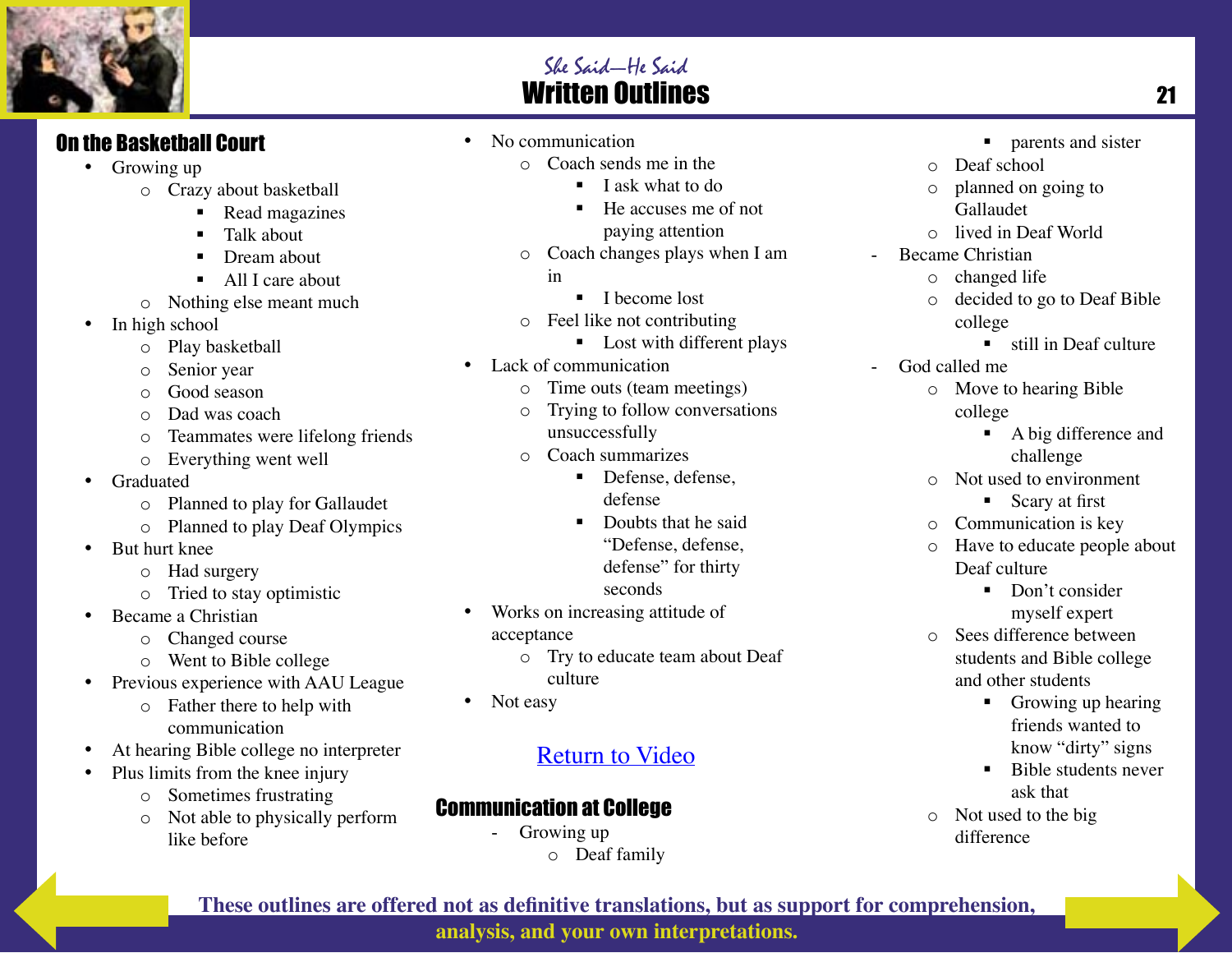

- o At Deaf Bible college and Gallaudet
	- **Different** communication styles
- o At hearing Bible college
	- Start over teaching friends sign
- o still not the same as the Deaf World

### Return to Video

#### The Future of the Vikings

- I love the sports
	- o read news in
		- **Newspaper**
		- On Internet
	- o Exact information
		- Not sure
- Anyway
	- o One interesting thing
- Vikings
- Red McComb
	- o Owner
- Wants to sell Vikings
	- o 450 million dollars
- one person interested
	- o Glen Taylor
		- $\blacksquare$  Owner
		- $\blacksquare$  the Timber wolves
			- basketball team
		- wants to keep team in
- Minnesota
- o offered about 215 million dollars
- o Red McComb not happy
	- $\blacksquare$  tried to sell for 450 million dollars
	- no one meeting his offer
- but Glen Taylor wants to keep Vikings in Minnesota
	- o I'd be happy to keep them
- If McComb (editors note: He means Taylor)
	- o Buys Vikings
	- o If he bought twins
		- Have all three teams
- Maybe set up TV show
	- o One channel
	- o All Minnesota sports
- If that happened
	- o Nice to have
	- o Minnesota sports channel

# Return to Video

### Challenge for Riches

- Top of hill
	- o Mansion
	- o Thunderstorm
	- o Lots of cars parked outside
- Inside home
	- o Lots of people
		- **dancing**
	- o Banquet set
- o Huge celebration
	- $\blacksquare$  Lots of food and drink
- Clock strikes
	- o Everything stops
	- o Old man comes out
		- **Little bit of hair**
- Wheels out in chair
	- o Flanked by two bodyguards
		- **Muscular**
- Old man talks
	- o Wonder why you're here
	- o Nearing death
	- o My family is gone
		- No relatives
	- o Don't know who to give my wealth to
	- o Thought have fun
	- o Throw party
	- o Now will show challenge
- Bodyguards pullback drapes
	- o See pool
	- o Water splashing
- Guards push people way
	- o Water full of crocodiles
	- o Piranha
- Doors and Windows slam shuts
- People getting scared
	- o Don't know what to do
- Old man:
	- o Don't worry
		- Don't mean to kill you
	- o If people get through the pool
	- o Have choice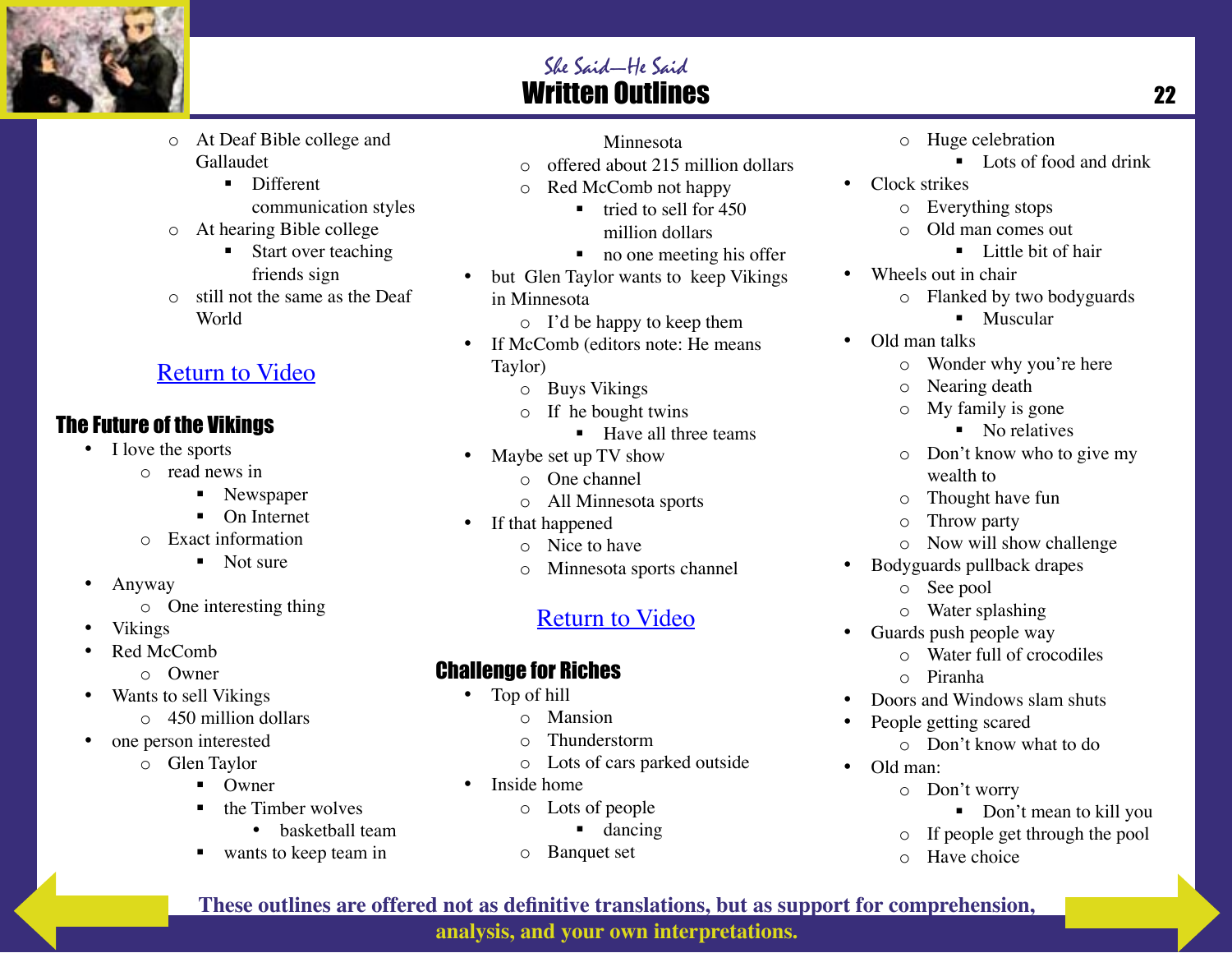

- This mansion
- Or all the cars
- Or lots of money
- People still scared
- Old man:
	- o Who will volunteer
	- o If you make it through
		- You will win fortune
- People look around
	- o Man volunteers
		- Olympic swimmer
		- Puts on goggles
		- Takes off shirt
	- o Dives in
	- o Gets eaten
- Crowded disgusted
	- o Wonders whose next
- Old hermit
	- o With hook for hand to and patch on the eye
	- o Lives in swamp
	- o Swam with crocodiles
		- Seen everything
	- o Dives in
	- o Swims past crocodile
		- Three quarters left
		- Still swimming
		- Halfway, still going
		- People look on
		- Quarter left
		- Makes it to end
		- hook on edge of pool
- he's eaten up
- blood fills the water
- o crowd disgusted
	- Wonder who is next volunteer
- o people all quiet
	- - all waiting
		- no one volunteers
- All the sudden
	- o Some one dives in
- No one knows who
	- o Starts swimming
		- Crowded wonders who
	- o Makes it further
		- People wonder about the identity
	- o Swims to half way
		- People look on
	- o Makes it to the end
	- o Climbs out
		- $\blacksquare$  Covered with cuts
- Old man
	- o Wheels down to swimmer
	- o Meets him
	- o Says: you win
		- The hook gave me a

#### scare

- o But you made it, how?
- Old man asks, what do you want:
	- o Mansion
	- o All the cars
	- o Money
- The swimmer
	- o Bent over from effort, replies:
		- I want to know who pushed me in the water.

### Return to Video

#### Adopted from Korea

Joshua: My cousin in class with Young and the Sung

- You brother and sister?
	- o Different last names
	- o They're Park
	- o You're Carlson
- You really related?

#### Ketsi: Yes, all adopted

- Legally brothers and sister
- Not blood relatives
- The three of them came from Korea first

Joshua: Who was the third?

Ketsi: Young, Sung and Yoon

Just what: Don't know Yoon?

#### Ketsi: She's older

- Those three came before 1981
- With other adoptive family first o Not our family
- My Mom wanted to adopt Korean Deaf

**These outlines are offered not as definitive translations, but as support for comprehension,**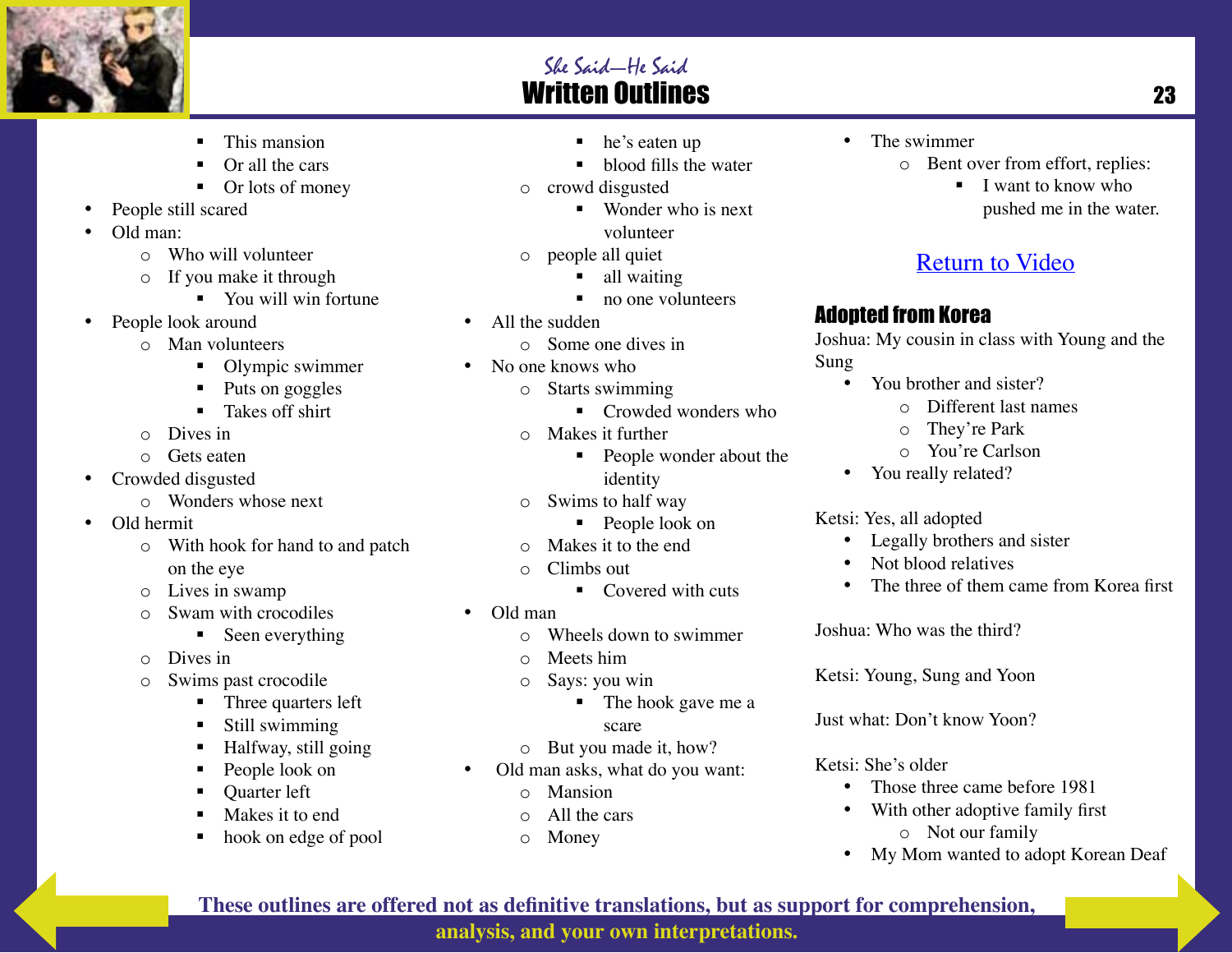

#### baby

- o I came in 1985
- o they adopted me
- Problems with other adoptive family
- Yoon, Young and Sung came in 1986
	- o Became a family

Joshua: Yoon, Young and Sung all same family?

Ketsi: Yes, I'm the only one from my birth family

Joshua: How old when you were adopted?

Ketsi: Two

Joshua: All of you from Korea?

Ketsi: Yes, all Korean

#### Return to Video

#### Bike Accidents

Ketsi: Had previous bike accident

- Closed eyes
- Slid and hurt cheek and arm
- Everyone stared at me
- Have you had any accidents?

Joshua: In Deaf culture, tend to say ME WORSE

• Had worse accident

- As teenager, not too smart
	- o Didn't like to stop at stop signs
	- o One time smashed into a car
	- o Flew off bike
	- o Landed on knees

#### Ketsi: You were crazy

Joshua: People called an ambulance

- Thought I was fine
	- o Told had to get checked out
	- $\circ$  I was fine
- Arrived home
	- o Parents worried
	- o Neighbors heard about accident
		- Told parents
	- o Dad not yell at me too much
		- $\blacksquare$  I was crying
		- Comforted me
- Another time with friends
	- o Biking on steep hill
		- Busy street at bottom
		- o Friend went down and made sharp left turn
		- o My bike slid out from underneath
			- **Jumped off the bike**
		- o Lucky good timing
		- o Rode off on bike before woman could talk to me

Ketsi: Same woman as other accident?

Joshua: No, different

Ketsi: Was that woman mad?

Joshua: No, I took off

Ketsi: Any damage?

Joshua: No, it was fine

• Bike slid under front of car o Not run over

Ketsi: 0h, I get it

- With all those accidents
- Think you learned your lesson?

Joshua: Afraid not

#### Return to Video

#### Quick and Easy Cookies

Joshua: Try to make that recipe

- Kept messing up
- Got frustrated

Ketsi: Which one?

Joshua: Quick scratch

• How do you make it?

Ketsi: It's so simple

• Tell you again

#### (continued)

**These outlines are offered not as definitive translations, but as support for comprehension,** 

**analysis, and your own interpretations.**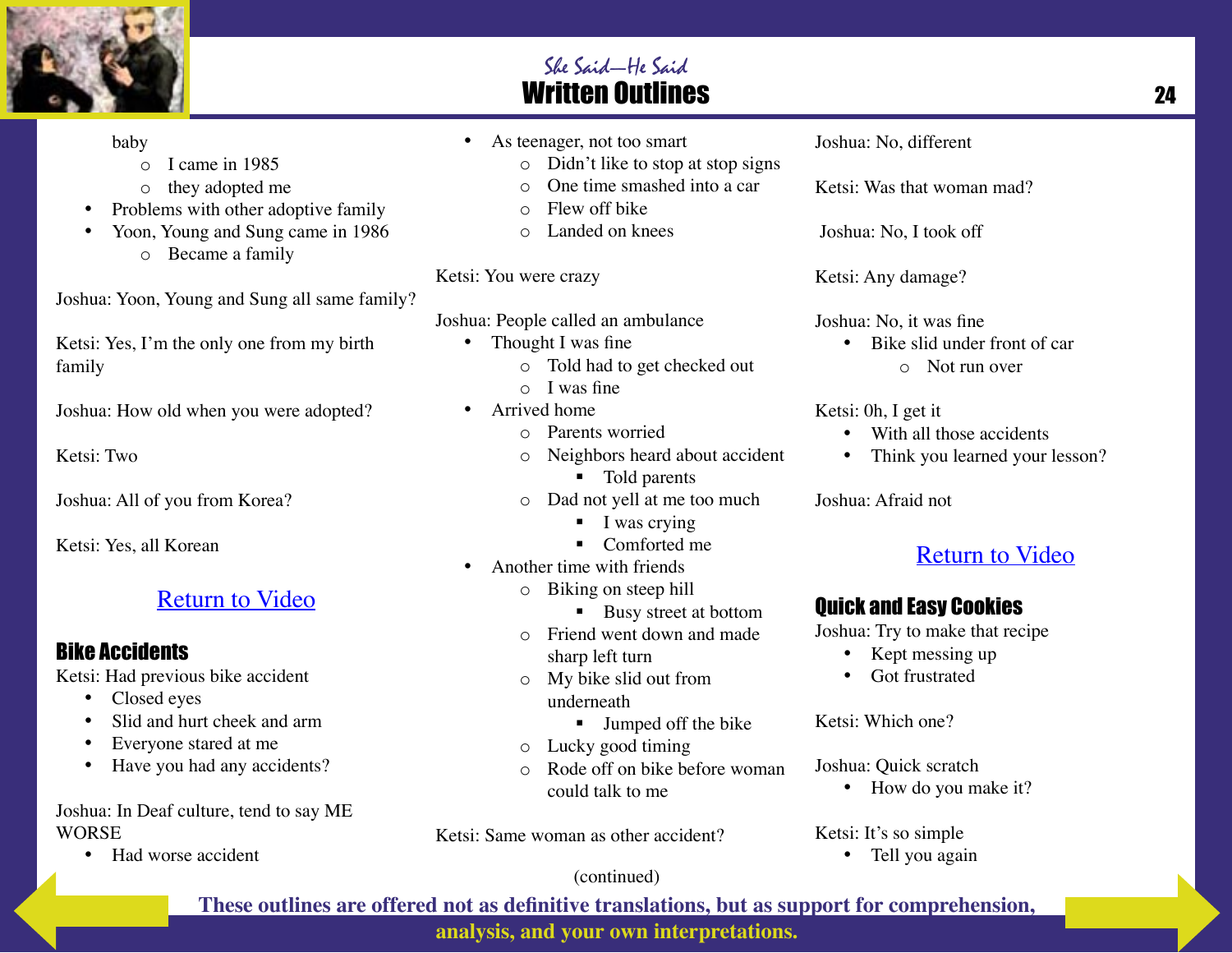

- o Remember it this time
- First take a large pan o Put on stove
- 

Joshua: I used a small pan

Ketsi: It will boil over

- With large pan
	- o Quarter cup milk
		- Pour in pan
	- o Two cups sugar, make that
		- **Brown sugar**
		- Add to pan
	- o 3 tablespoons (Ketsi has question about how to sign that)

Joshua: T-B-S

Ketsi: (Unsure)

Joshua: Not t-e-a, its TBS

• Don't know, not good at this

Ketsi: Doesn't matter

- Make sure tablespoon
	- o Not the small ones
- Three spoonfulls of cocoa
- Then one stick of butter
	- o Half cup butter
- Add everything
- Let everything melt and come to boil o Let boil for one minute
- Add 3 cups (flour?)
- Vanilla to taste
- Spread out in cake pan
- Put in refrigerator for awhile
- Enjoy

Joshua: Will you make it for me now?

Ketsi: Give out of here

Joshua: Please

Ketsi: (Walks away)

## Return to Video

### From a Deaf Family

- Ketsi: Just met someone (name sign S-B)
	- Same last name as you
		- o Hottle
	- You related?

Joshua: Yes, my sister.

Ketsi: You have Deaf family?

Joshua: Yes

- Two sisters are Deaf
- Parents Deaf too

Ketsi: You're so lucky

• Have other Deaf family?

#### Joshua: Have more

- Fathers side many
- Father's parents Deaf
	- o Start with these two
		- Four other Deaf family members
			- First has one Deaf child
			- Second has two Deaf daughters
			- Third has five
				- $\circ$  No four
					- Deaf
					- children
				- o Fifth is hearing
			- Fourth as three
				- o That's my father
			- $\bullet$  Fifth four hearing children
		- Aunts and uncles married Deaf
			- Except one who married hearing person
- Guess about 20 Deaf family members

#### Ketsi: You're lucky

• I imagine family reunion o How easy it must be to communicate

(continued)

**These outlines are offered not as definitive translations, but as support for comprehension,** 

**analysis, and your own interpretations.**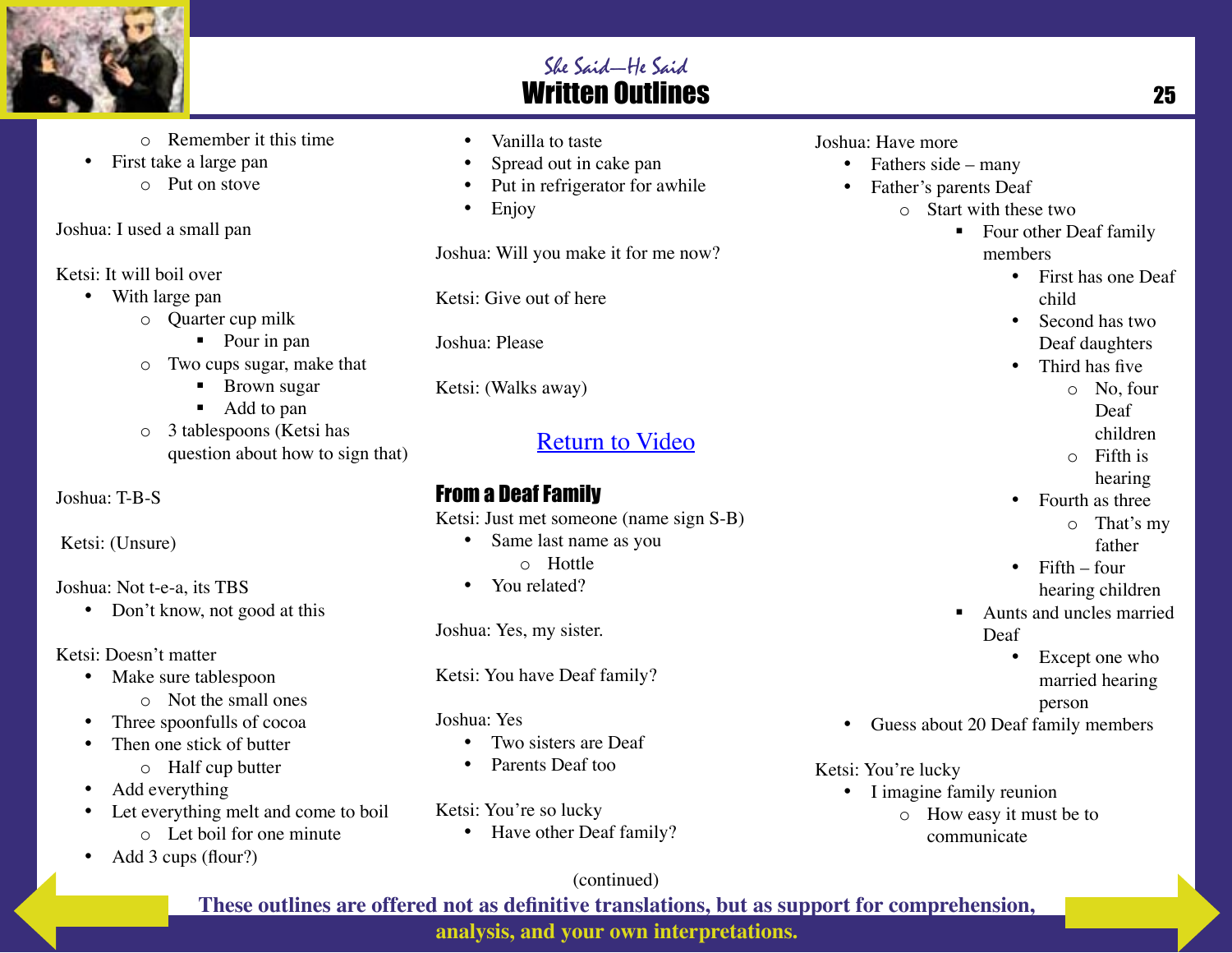

#### • My reunions

o I'm all by myself

o In midst of people talking

Joshua: But my mother's side

- No Deaf
	- o But lucky to have family

Ketsi: (Overlapping)

• You have family

Joshua: You have Young and Sung?

Ketsi: (Or laughing) No, I'm alone

- But they're at college
- $\blacksquare$  Now I'm alone

Joshua: Before, they were around

• They probably picked on you

Ketsi: But I was small

- They were much older
- Off having good time
- $\blacksquare$  I was stuck with kids my age

Joshua: I feel so sorry for you

Ketsi: Yeah, thanks

Return to Video

### Visiting Disney

Joshua: I've heard you went to Disney before?

Ketsi: Yes, very fun Did you go before?

Joshua: Yes, don't remember it while. What about you? How old were you?

Ketsi: It's a little hazy I was seven Went with family What about you?

Joshua: I was five

Ketsi: Go with family?

Joshua: Yes, you go with family?

Ketsi: Yes, with family All of us I think we flew Did you drive or fly?

Joshua: We drove.

Ketsi: A lot of ours.

Joshua: What do you remember most?

#### Ketsi: The characters

The right I remember was like spiraling up a mountain Then shooting straight down You go on that one?

*(Ed's Note: This is the Space Mountain Ride)*

Joshua: Don't remember that one The characters Remember from pictures Remember clearly Best memory is right into pirate cave Mannequins posing Very vivid memory *(Ed's Note: Pirates of the Caribbean Ride)*

Ketsi: Don't remember that. Down in Florida--remember other things Candy store Clothes store

Joshua: You're talking about Florida? I'm talking about California.

Ketsi: You should have said California first.

Joshua: I got confused between Disney World and Disneyland.

Ketsi: That's all right. Just went to different places. Return to Video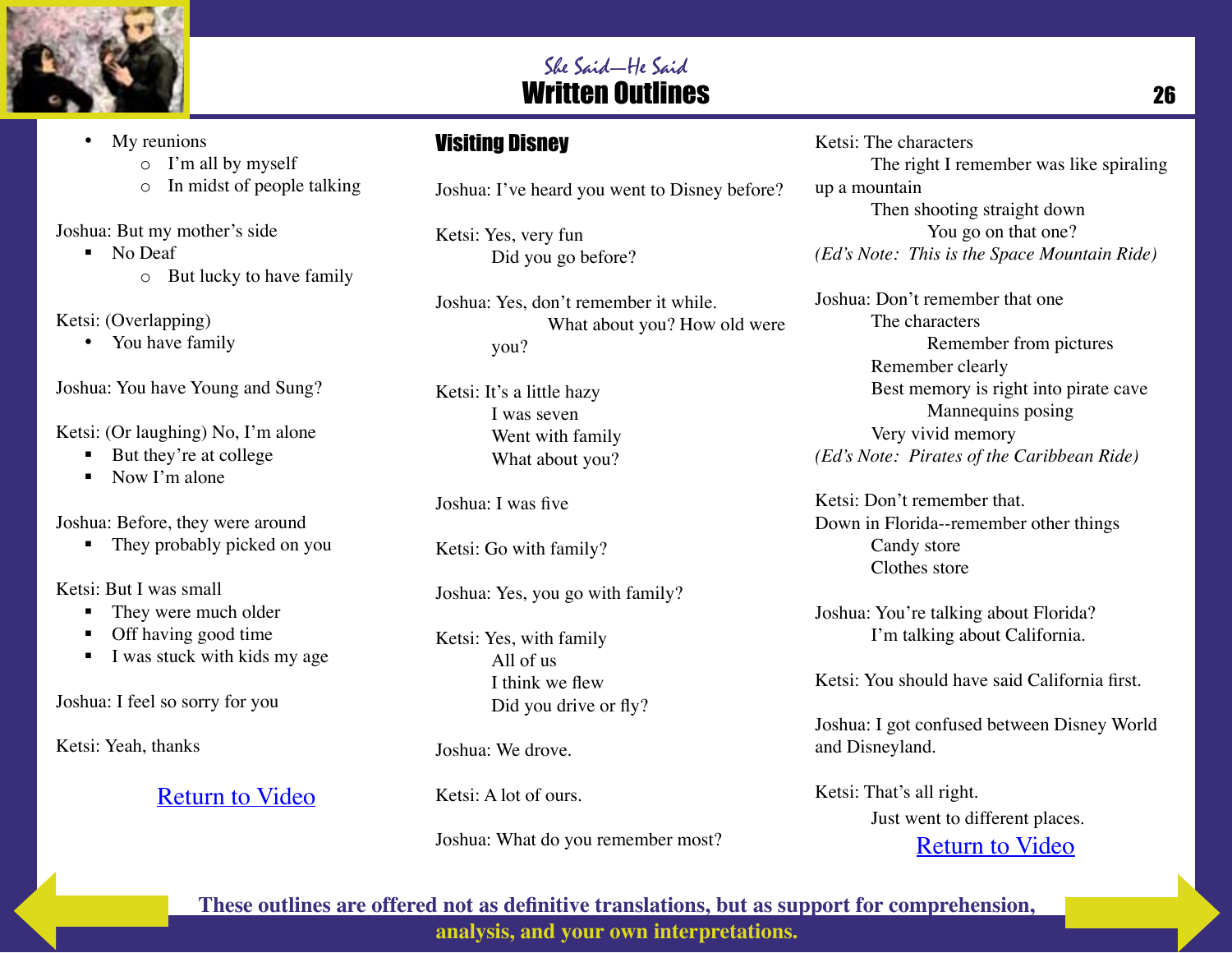

Joshua: Just came to Duluth

- Foggy
- Dark
- Seems nothing to do

Ketsi: Duluth has many things to do

- Can't see you it all on the outer picture
- Half to go in deeper
- Find the secrets

Joshua: Secrets?

• Mean Duluth is a shameful town

Ketsi: You prefer a city with skyscrapers

- Shows off everything
- Will embarrass you

Joshua: Want to a city with things to do

- Duluth has one hundred thousand people
- What can you do?

Ketsi: Duluth focus is more natural

- Big cities make you think about money, shopping
	- o Getting head
- Duluth is focused on inner reflection
	- o Family
	- o Education
	- o Nature

#### Joshua: It's so foggy

• How do you see nature?

Ketsi: Fog symbolizes depression for you?

Joshua: Yes, the sun gives positive energy

Ketsi: Fog is just a cover

- Need to go within
- Duluth has the lake
- A big bridge
- The mall

Joshua: Does machines' exhaust cause the fog

• Destroy the city?

Ketsi: If they all stopped

- Put aside
- What would you do?

 *(Editors note: Unclear about meaning of this segment)*

Joshua: Good point

### Return to Video

### Changing a Flat Tire

Ketsi: Fine

- Car just had a flat
- What should I do?

Joshua: Have you look in trunk?

Ketsi: What about it?

Joshua: Have a tire there

• Have to unfasten it

Ketsi: You're crazy (overlap)

• You mean a tire?

Joshua: Yes, a smaller one

- o Spare
- Have a box
	- o Tools inside
	- o To jack up the car
- Then
	- o Hubcap off
	- o Remove nuts
	- $\circ$  Take off tire
- Put new tire on

Ketsi: You make it look easy

• Why?

Joshua: It is easy

Ketsi: Then do it yourself

Joshua: Fine

### Return to Video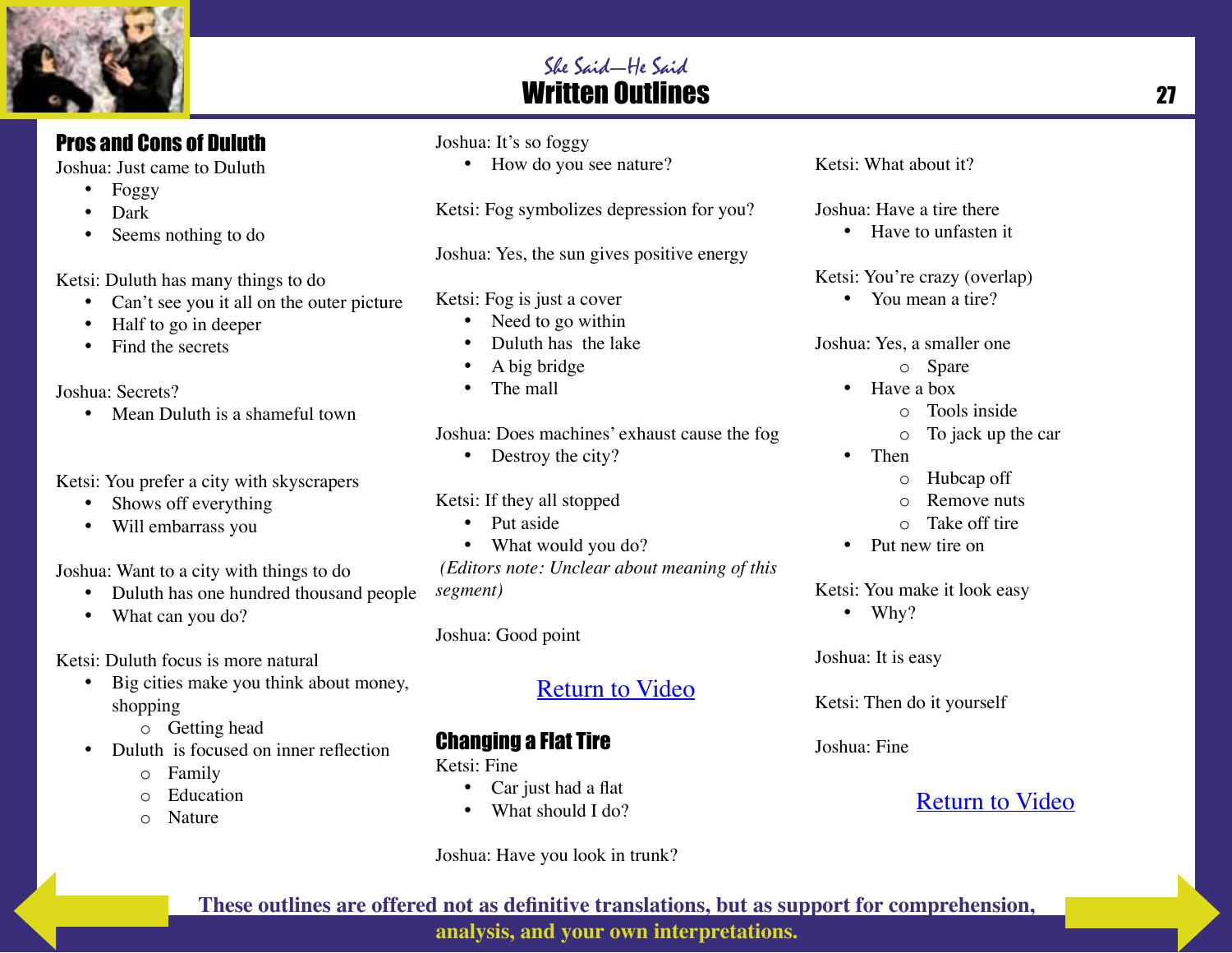

Ketsi: Yesterday, worked on wedding

- Pulling things together
- Made progress
- Done with cake
- Talked about the food
	- $\circ$  2 to 3 hours
	- o It was tough
- First thought chicken
	- o too much work
- Changed to pasta
- Then changed to salad
- That all right?

Joshua: What kind of salad?

Ketsi: Three kinds:

- Oriental
	- o Almonds
	- o Chicken
- Caesar
	- o You know what that means
- Garden

#### Joshua: Will people be hungry?

• Is there other food?

#### Ketsi: Has strips of chicken

• Plenty of food

Joshua: But the garden?

Ketsi: Will have chicken, too

Joshua: Chicken. Oh…

Ketsi: We'll have plenty

Joshua: With delicious dressings?

- Ketsi: I don't know about delicious, but simple.
	- Talked enough about food
	- Have bread sticks
	- The wedding is at 11
		- o Done at 12
		- o Eat the salad
	- Should be fine

#### Joshua: Fine

Ketsi: Not limited to one time

- Can go back is often as like
- Important to eat all the food

Joshua: "All you want to eat"

#### Ketsi: Something like that, but not carry home

- But we got invitations worked out
	- o Printed
- Decided on dress
	- o Lots of stress
	- o People asking me about dress
		- When I said didn't have
			- it
- o Advising I should get it before stores run out
- I think they weren't making sense
- You think it's true?

Joshua: No

Ketsi: Went ahead and bought it

- o Make them happy
- Decorations
	- o Made rough plan
- Cake
	- o Extremely fancy

#### Joshua: Lucky

- Have you and your mom o Do so much
- I just sit and wait
- Do you know
	- o Haven't found best man yet

Ketsi: (dramatic) What?

### Return to Video

**These outlines are offered not as definitive translations, but as support for comprehension,** 

**analysis, and your own interpretations.**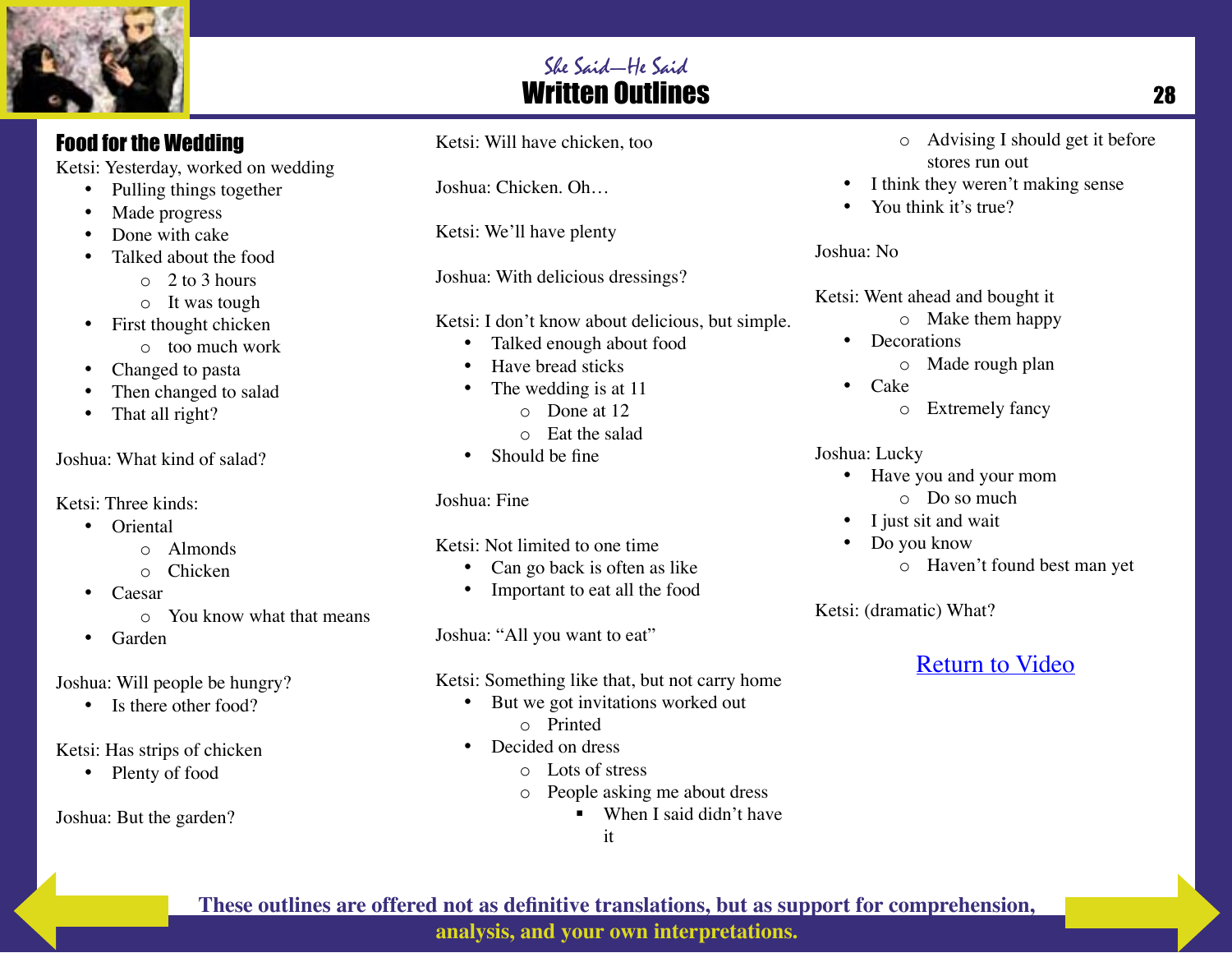

#### Moving Around

Ketsi: Where did you live before?

Joshua: Lived

- Minnesota
- Oklahoma
- Kansas
- Colorado

#### Ketsi: Why so many places?

Joshua: Father moved

• Followed churches with interpreter

#### Ketsi: Which area like best?

#### Joshua: Colorado

- In winter is not as cold as Minnesota
- Colorado
	- o (shows sign)
		- Based on mountains
	- o Not so freezing
	- o Nice snow, not too cold
- Now Oklahoma
	- o Compares to Colorado
	- o Summers are hot
- In Colorado summers
	- o Mild
	- o Nice breeze
- See the mountains
	- o Beautiful streams
- o A lovely environment
- Colorado most beautiful place
	- o We have lived
- Except for Denver
	- o Smoggy
- Outside of there
	- o Beautiful environment

Ketsi: Curious if looking back, you remember entering Colorado

- Beautiful surroundings
- Came in dark?

#### Joshua: Driving into Colorado

- Start to identify mountains
- One time arrived at sunset
	- o Sun sinking over lake
	- o Wish I had camera
		- $\blacksquare$  I couldn't find it
	- o But beautiful
- Also, lakes in mountains
	- o Can't just dive in
	- o Too cold
		- **Freezing**
	- o From melted snow
	- o Water beautiful and clear
		- $\blacksquare$  But cold
	- o Sometimes run and swim for
- short time
	- Enough of it
	- Water cold
- o Fun experience

Ketsi: Cool

### Return to Video

#### Going Surfing

Ketsi: Been all over USA

- One place I haven't been
- That island out in the ocean
- I have seen it on TV all the time
	- o Mountains
	- o Ocean spray
- Really want to go
- But have you been before?

Joshua: Never

- Want to go like you
- Want to go surf
	- o Want to go through the curl of a wave
	- o Seen others do it
		- Could be hard

#### Ketsi: Of course

Joshua: If I practiced for a couple of weeks

**analysis, and your own interpretations.**

### She Said—He Said Written Outlines 29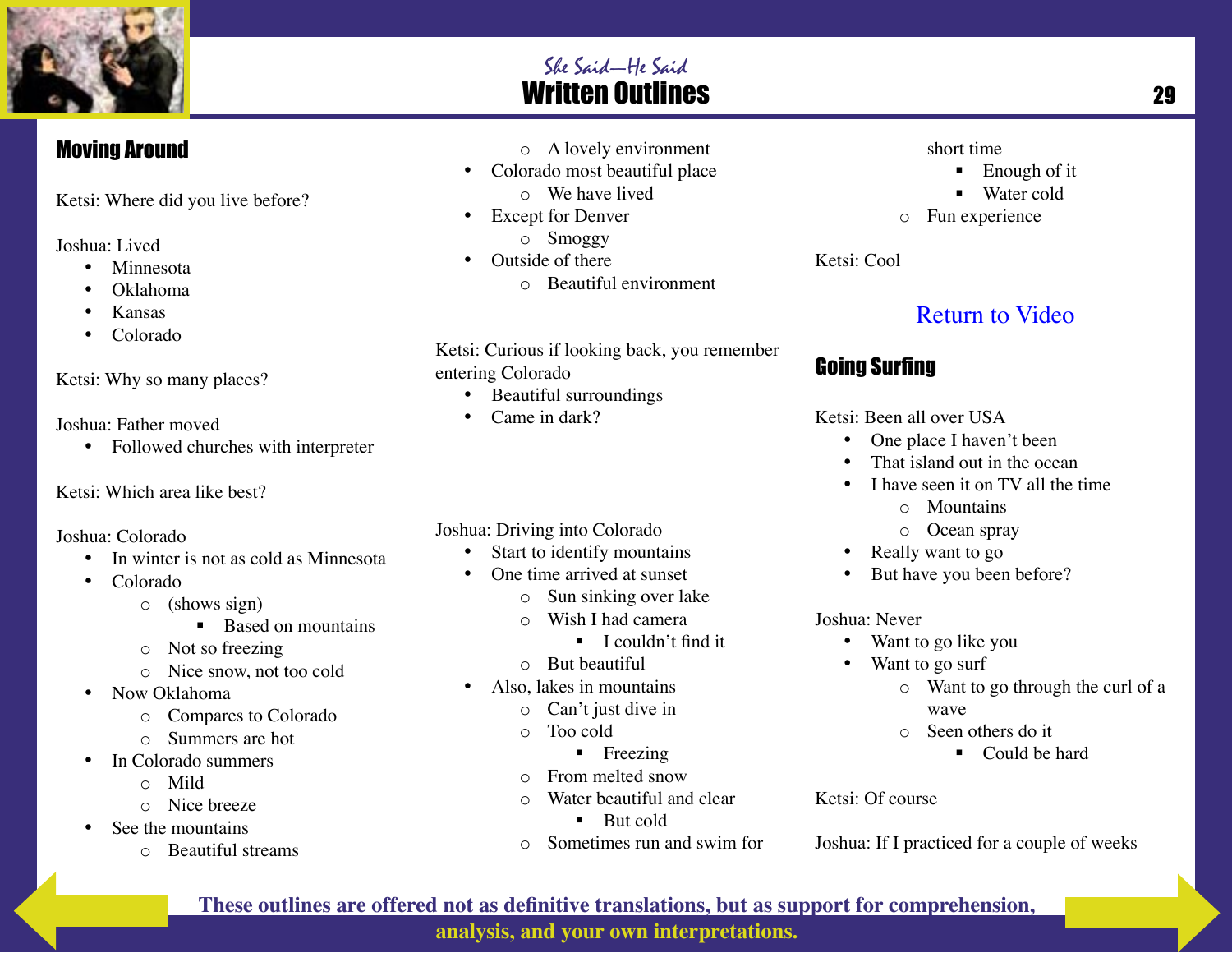

### She Said—He Said **Written Outlines 30 and 20 and 30 and 30 and 30 and 30 and 30 and 30 and 30 and 30 and 30 and 30 and 30 and 30**

Katie: You could go through the curl?

Joshua: Yeah

Katie: Oh

Joshua: Hawaii has beautiful oceans

- Forests
- Nature

Ketsi: I'm warning you

- Surfing
- Shrunk may come and grab your arm

Joshua: (sarcastic) Yea, right

Ketsi: I am serious

- See in newspaper?
- About the boy?

#### Joshua: Who was running

- Scooting on water
- (fingers spelling unclear)

Ketsi: No, he was padding on surfboard

Joshua: This is true?

- Ketsi: Yes, it's true
	- Saw shark
	- Tried to paddle away
	- Of course, shark faster
- Caught him
- Bit him on shoulder

Joshua: Do he die or live?

Ketsi: Wait, let me explain

- Shark latch onto left arm
- Grabbed shark's eye with right hand
- Pulled out eye ball
- Sharks swim away

#### Joshua: Gross

Ketsi: Paddled back to shore

- One arm
- Lucky to be safe

Joshua: What did he do with eye ball?

Ketsi: I don't know

- If you surfing, need to be ready for shark attack
- You ready?

Joshua: Important to know how to grab eye ball

Ketsi: Fine, we'll practice

• Try getting my hand

Joshua: (Grabs Ketsi's hand)

Ketsi: Okay

### Return to Video

#### Making Sushi

Joshua: Talking with friends

- How to make kind of food
- Not saying taste good or bad
- Used bamboo something to make it

Ketsi: Mean sushi?

Joshua: Yeah, that

• How?

Ketsi: (Overlapping)

- Sushi
	- o Has different ingredients
- Need bamboo mat
	- o Need to be thin strips
	- o Connected with string
- Put it flat
- Sign for RICE

Joshua: What was that sign?

#### Ketsi: R-I-C-E (spells)

- Put rice on mat
- Then put mustard on rice
- Next comes something
	- o Looks like banana
	- o Pickled
	- o Dill
	- o Chop it up
	- o Spread it on top
- Roll it all up o Squeeze it tight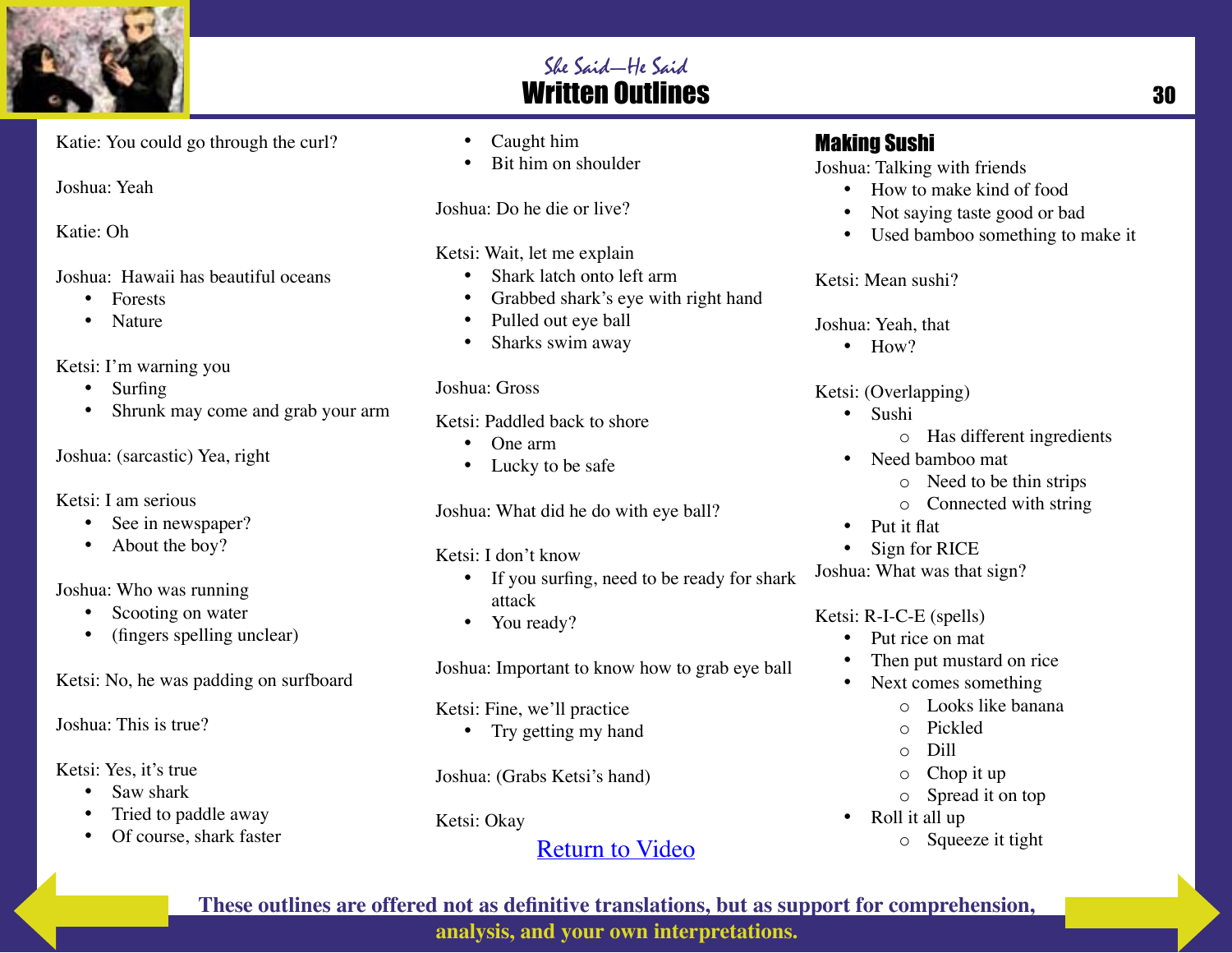

#### She Said—He Said **Written Outlines 31 and 31 and 31 and 31 and 31 and 31 and 31 and 31 and 31 and 31 and 31 and 31 and 31 and 31 and 31 and 31 and 31 and 31 and 31 and 31 and 31 and 31 and 31 and 31 and 31 and 31 and 31 and 31 and 31 and 3**

- Let it sit 20 seconds
	- o Good and tight
- Don't want it to fall apart
	- o Take bamboo mat off
- Gently slice it
	- o Don't chop it
- Cut it into rounds
	- o You'll see colorful insides

Joshua: Eat it with sauces?

Ketsi: No

Joshua: Oh, no sauces

• Surprising

Ketsi: Why?

Joshua: Chinese restaurants have strong sauces

Ketsi: Oh, well…

#### Return to Video

#### Teaching in Hawaii

Joshua: You have experience working as a teacher?

Kay: Yes, in Hawaii

- Good experience
	- o I didn't plan to teach
- They changed plans
- I was an ASL "teacher"
	- o Modeled language
- A lot of language delays
	- o But they made progress
- Worked on hand movements
	- o One girl made repetitive movements
		- Always signing KNOW
	- o Very distracting
	- o Helped her eliminate that
- Others had repetitive expressions
	- o Help them use more facial expression
- Use body as a language
	- o Valuable
	- o They didn't know how to use it to
- They were behind
	- o Came from different countries
	- o Parents didn't sign
- Teaching
	- o Good experience
	- o Five weeks
	- o Tough, but good
- Last day, hard to leave
	- o Students so good
	- o Hope to meet them someday again

Joshua: I'd like to take your class

• Behind in my expressions

Kay: (Sarcastic) So smart

### Return to Video

#### A Theatrical Experience

Joshua: Involved in any kind of theater?

Ketsi: Yes, at MSAD

- Sophomore year
- Cinderella
- Try out
	- o Got role
- Not Cinderella
	- o One of steps sisters
	- o The mean ones
- I was a sister

Joshua: You, a mean sister

- You are a sweet girl
- Why a mean role?

Ketsi: Sweet

- Doesn't have to be consistent
	- o Can change roles
	- o Shown different personality
- Make up
	- o Bothersome
	- o We all have to use
		- Because of bright lights
		- And prevent reflection
		- Some from cameras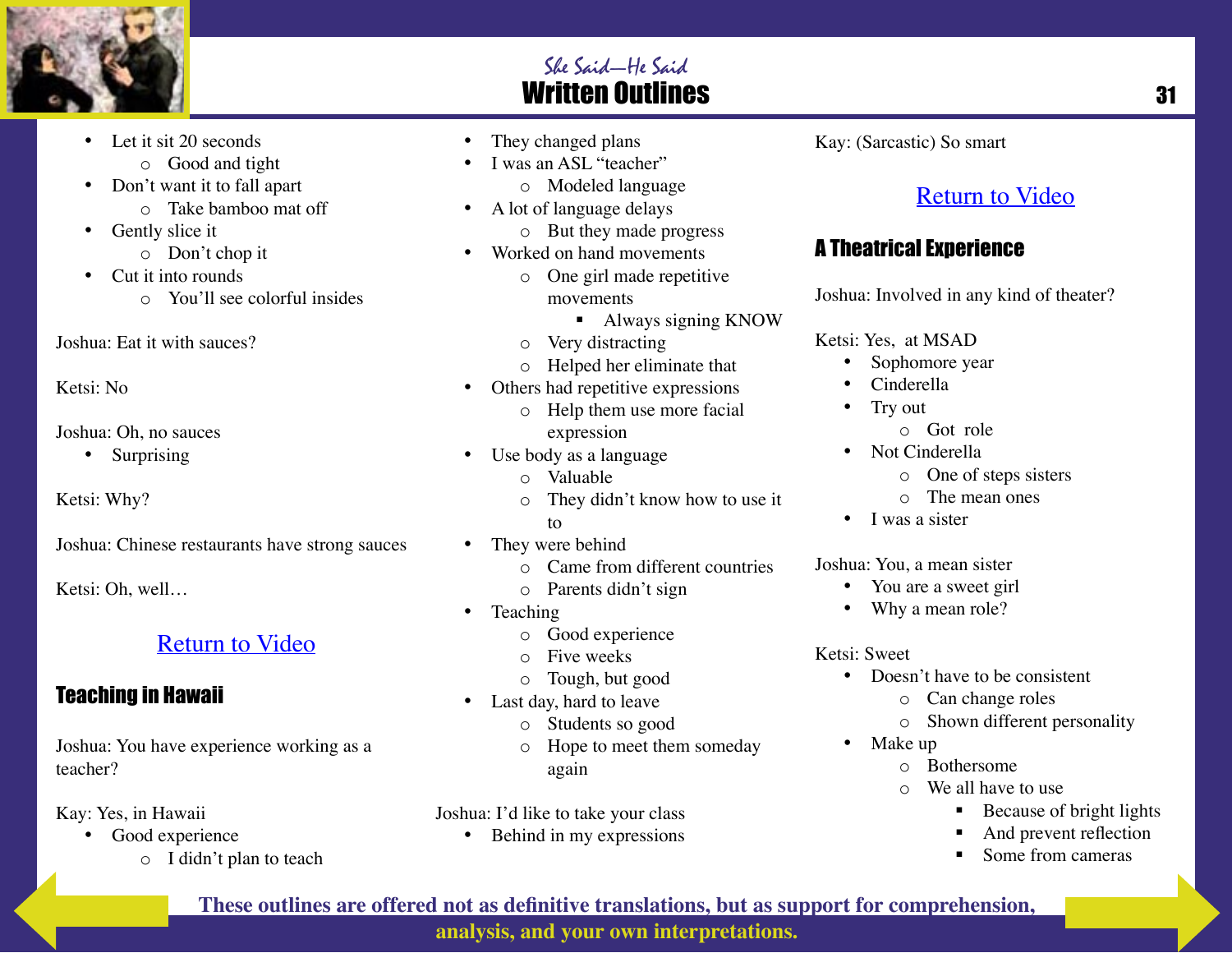

o They were stressing where lots of makeup

flashing

- I didn't want to give myself zits
- o My role
	- Not beautiful sister
- o Thought I was beautiful
	- Unaware of real appearance
- o So used makeup
- Green on one cheek blue on the other
	- $\blacksquare$  In circles
- o Purple and pink eye shadow
- o No other makeup
- o Asked director
	- She said OK
- o Lucky to get away with that

Joshua: Are you of person with personality like Hyde and Jekyl

• Look nice, can be monster?

Ketsi: Uh, whatever

### Return to Video

#### The Meaning of Christmas

Ketsi: Wal-Mart

- Big sale
	- o Fifty percent off
- o 75 percent off
- On Christmas trees
- $\circ$  Wreaths
- o Lights
- Want to go?

Joshua: Don't really support Christmas

Ketsi: Why?

- Joshua: Think focus should be Jesus Christ birth
	- Not mean exact date
	- Celebrate birth
		- o Came to save us
	- Problem with Christmas o Caught up in Santa Claus
	- Go to church and pray
	- Back home
		- o Excited with presents
		- o Forget about Jesus
	- Celebration of Jesus is gone

Ketsi: But some things symbolize Jesus' birth

• Get rid of trees and lights, will people think of Jesus' birth?

Joshua: Do most people think about Christmas or Jesus birth?

Ketsi: High percentage

- People Christian
- Celebrate Christmas
- Know  $25<sup>th</sup>$  his birthday

• Don't celebrate program on Christmas

Joshua: Surprisingly not many Christmas cakes

• Notice more and more

Ketsi: But if no Christmas, how do you recognize it?

Joshua: If you have to depend on someone else to recognize Jesus

• Not enough power to recognize him yourself?

Ketsi: Hmm

### Return to Video